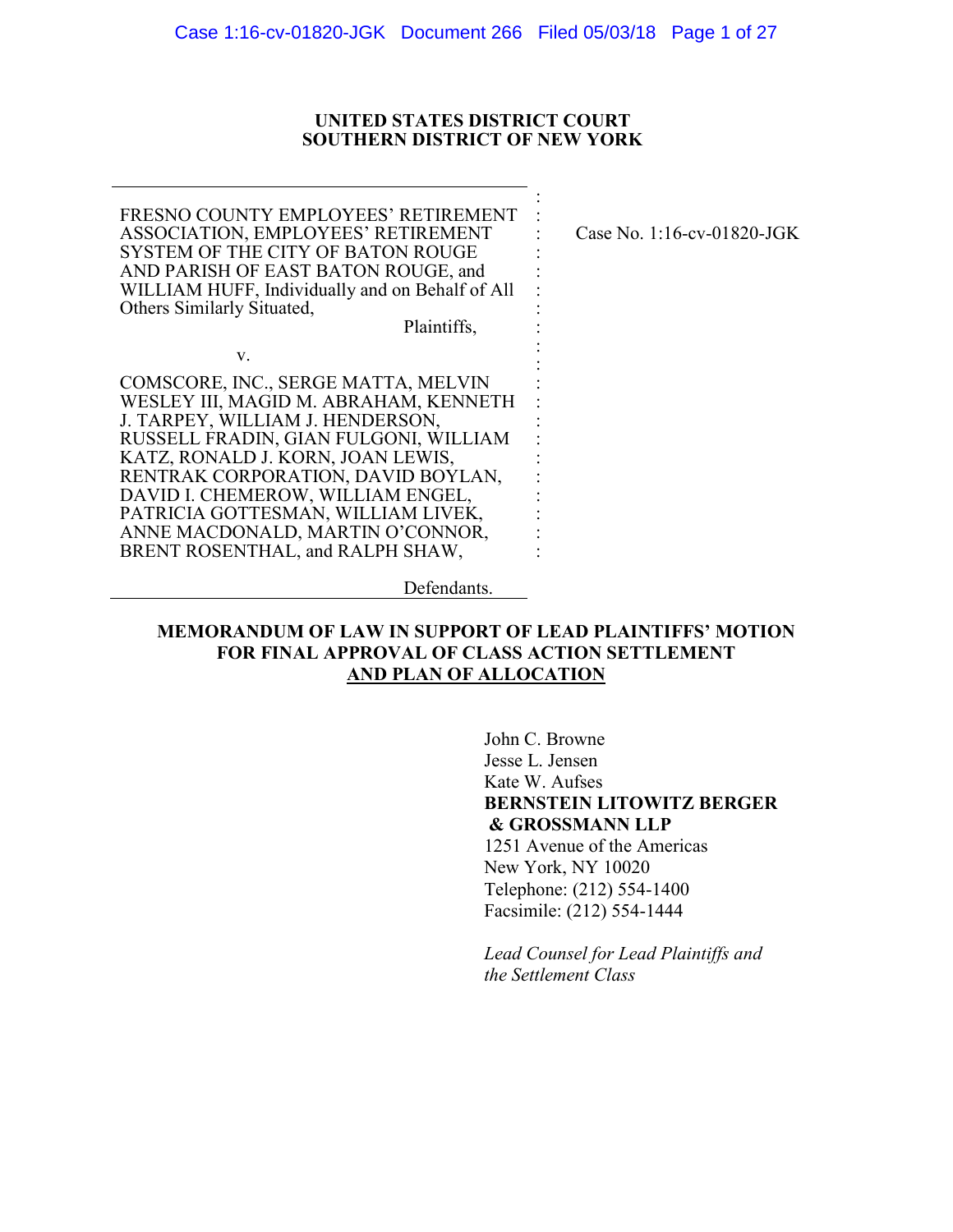# **TABLE OF CONTENTS**

# **Contents**

| $\mathbf{I}$ . | THE PROPOSED SETTLEMENT WARRANTS FINAL APPROVAL 3 |                                                                   |                                                                |  |  |
|----------------|---------------------------------------------------|-------------------------------------------------------------------|----------------------------------------------------------------|--|--|
|                | A.                                                | The Settlement Was Reached After Arm's-Length Negotiations And Is |                                                                |  |  |
|                | <b>B.</b>                                         |                                                                   |                                                                |  |  |
|                |                                                   | 1.                                                                | The Complexity, Expense and Likely Duration of the Litigation  |  |  |
|                |                                                   | 2.                                                                |                                                                |  |  |
|                |                                                   | 3.                                                                | The Stage of the Proceedings and the Amount of Information     |  |  |
|                |                                                   | $\overline{4}$ .                                                  | The Risks of Establishing Liability and Damages Support        |  |  |
|                |                                                   | 5.                                                                | Risks of Maintaining Class Action Status Through Trial13       |  |  |
|                |                                                   | 6.                                                                | The Inability of Defendants to Withstand a Greater Judgment 13 |  |  |
|                |                                                   | 7.                                                                | The Range of Reasonableness in Light of the Best Possible      |  |  |
| II.            |                                                   |                                                                   |                                                                |  |  |
| III.           |                                                   |                                                                   | NOTICE TO THE SETTLEMENT CLASS SATISFIED THE                   |  |  |
|                |                                                   |                                                                   |                                                                |  |  |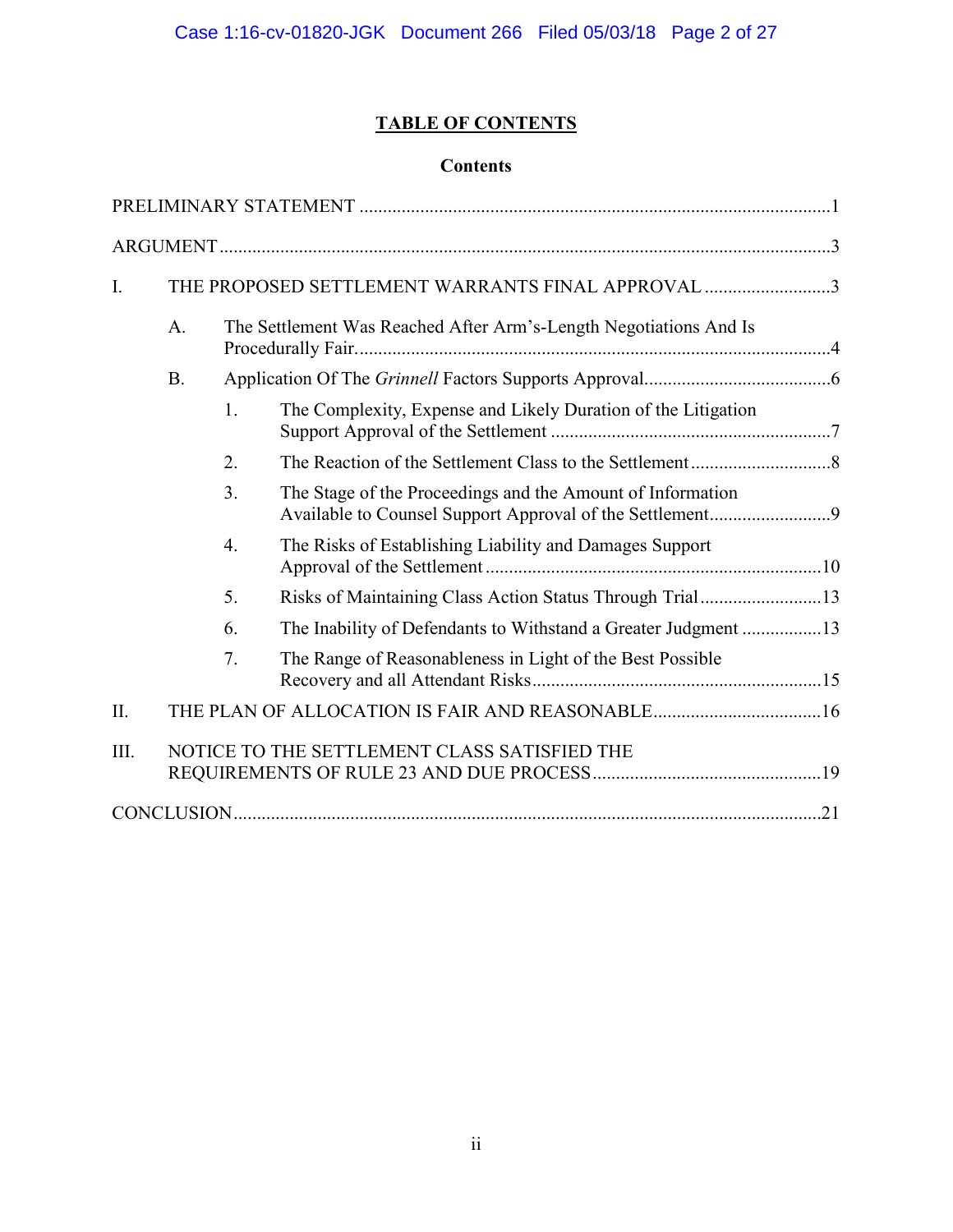# **TABLE OF AUTHORITIES**

**Cases** 

| In re Advanced Battery Techs. Sec. Litig.,                                                                    |  |
|---------------------------------------------------------------------------------------------------------------|--|
| In re Am. Bank Note Holographics, Inc. Sec. Litig.,                                                           |  |
| In re Am. Int'l Grp., Inc. Sec. Litig.,                                                                       |  |
| In re AOL Time Warner, Inc. Sec. and ERISA Litig.,                                                            |  |
| In re Austrian & German Bank Holocaust Litig.,                                                                |  |
| In re Bank of Am. Corp. Sec., Derivative and ERISA Litig.,                                                    |  |
| In re Bear Stearns Cos., Inc. Sec. Derivative & ERISA Litig.,                                                 |  |
| Bellifemine v. Sanofi-Aventis U.S. LLC,                                                                       |  |
| In re Citigroup Inc. Bond Litig.,                                                                             |  |
| In re Citigroup Inc. Sec. Litig.,                                                                             |  |
| City of Detroit v. Grinnell Corp.,<br>495 F.2d 448 (2d Cir. 1974) abrogated on other grounds by Goldberger v. |  |
| City of Providence v. Aeropostale, Inc.,                                                                      |  |
| D'Amato v. Deutsche Bank,                                                                                     |  |
| Dura Pharm., Inc. v. Broudo,                                                                                  |  |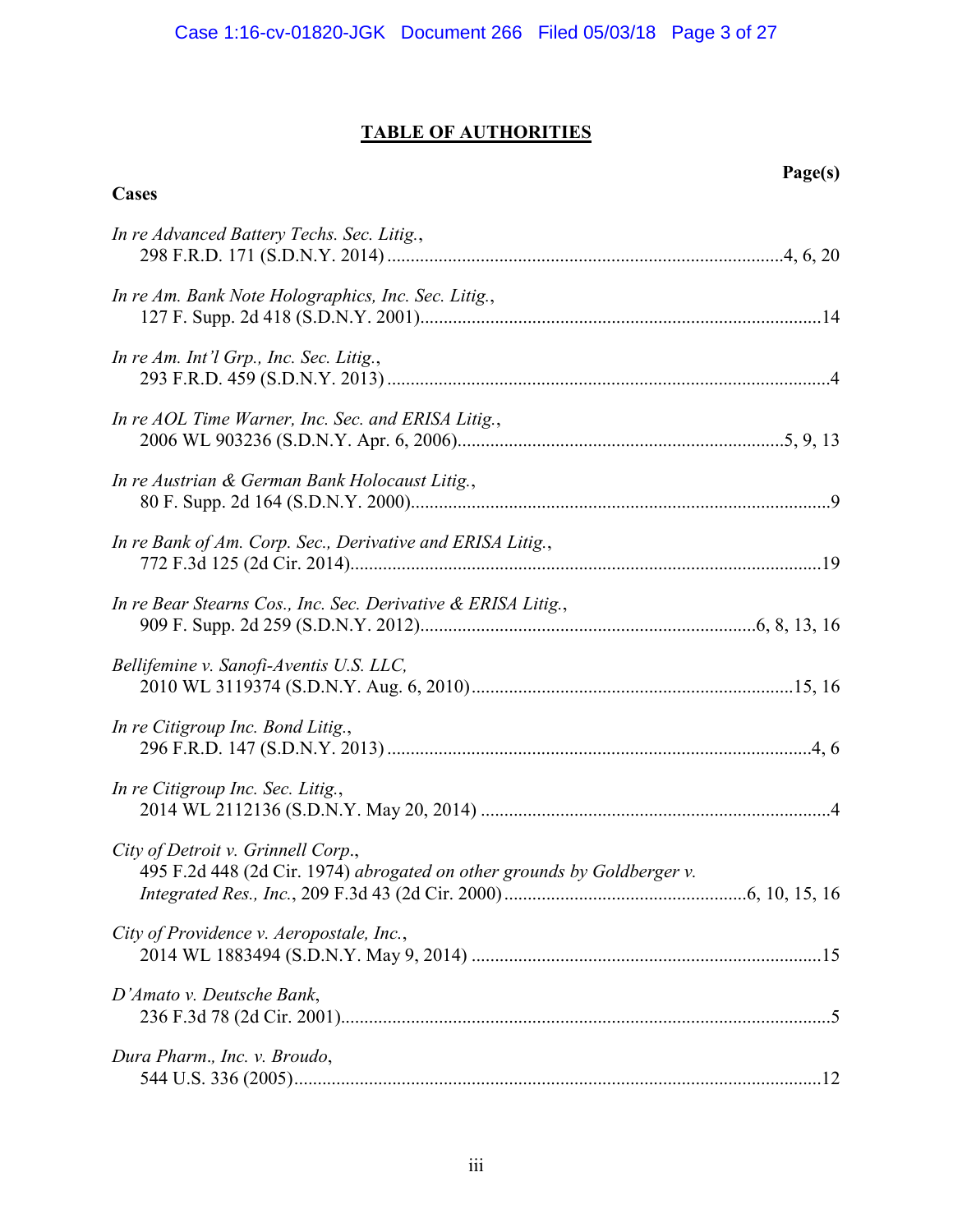# Case 1:16-cv-01820-JGK Document 266 Filed 05/03/18 Page 4 of 27

| Eisen v. Carlisle & Jacquelin,                                                                                                 |
|--------------------------------------------------------------------------------------------------------------------------------|
| In re Facebook, Inc. IPO Sec. & Derivative Litig.,<br>2015 WL 6971424 (S.D.N.Y. Nov. 9, 2015), aff'd, 674 F. App'x 37 (2d Cir. |
| In re FLAG Telecom Holdings, Ltd. Sec. Litig.,                                                                                 |
| In re Giant Interactive Grp., Inc. Sec. Litig.,                                                                                |
| In re Gilat Satellite Networks, Ltd.,                                                                                          |
| In re Global Crossing Sec. & ERISA Litig.,                                                                                     |
| In re IMAX Sec. Litig.,                                                                                                        |
| In re Indep. Energy Holdings PLC,                                                                                              |
| In re Initial Pub. Offering Sec. Litig.,                                                                                       |
| Khait v. Whirlpool Corp.,                                                                                                      |
| In re Luxottica Grp. S.p.A. Sec. Litig.,                                                                                       |
| Maley v. Del Global Techs. Corp.,                                                                                              |
| In re Marsh & McLennan Cos. Sec. Litig.,                                                                                       |
| In re NASDAQ Market-Makers Antitrust Litig.,                                                                                   |
| In re NASDAQ Market-Makers Antitrust Litig.,                                                                                   |
| Newman v. Stein,                                                                                                               |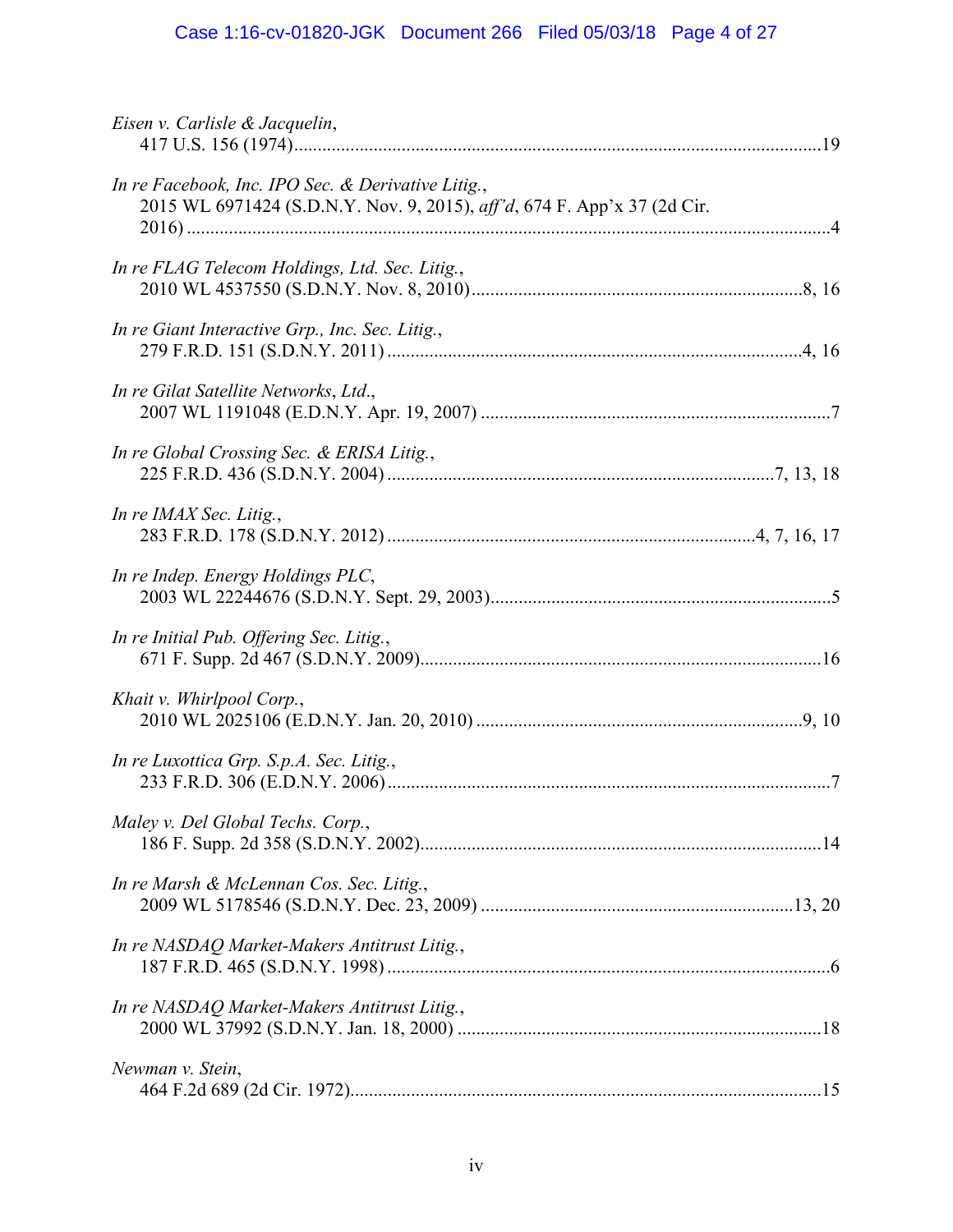# Case 1:16-cv-01820-JGK Document 266 Filed 05/03/18 Page 5 of 27

| In re Nissan Radiator/Transmission Cooler Litig., |
|---------------------------------------------------|
| Padro v. Astrue,                                  |
| In re PaineWebber Ltd. P'ships Litig.,            |
| Shapiro v. JPMorgan Chase & Co.,                  |
| In re Telik, Inc. Sec. Litig.,                    |
| Thompson v. Metro. Life Ins. Co.,                 |
| In re Veeco Instruments Inc. Sec. Litig.,         |
| Wal-Mart Stores, Inc. v. Visa U.S.A. Inc.,        |
| White v. First Am. Registry, Inc.,                |
| <b>Statutes:</b>                                  |
|                                                   |
| Securities Act of 1933:                           |
| Securities Exchange Act of 1934:                  |

# **Rules:**

| Federal Rules of Civil Procedure: |  |
|-----------------------------------|--|
|                                   |  |
|                                   |  |
|                                   |  |
|                                   |  |
|                                   |  |
|                                   |  |
|                                   |  |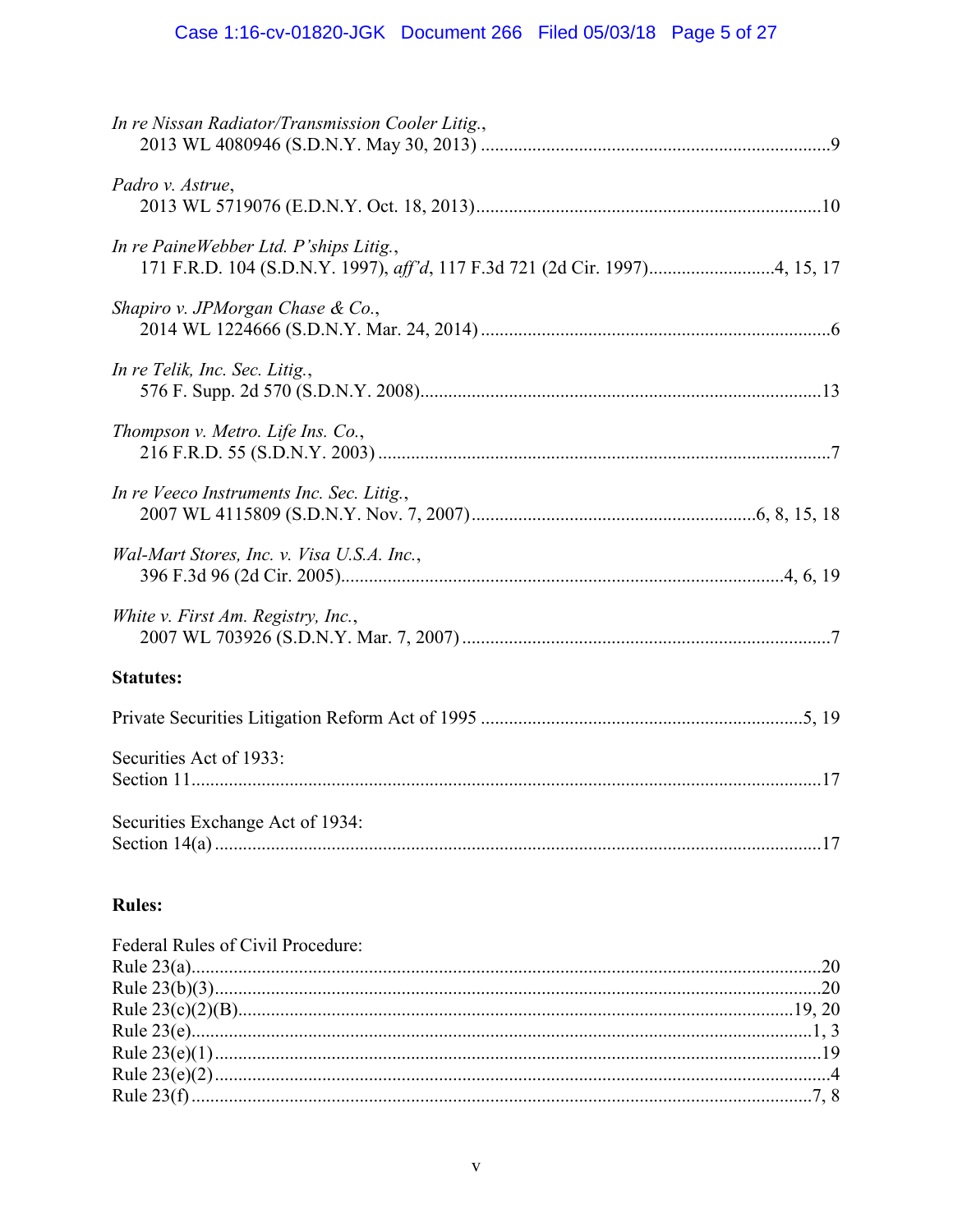### Case 1:16-cv-01820-JGK Document 266 Filed 05/03/18 Page 6 of 27

Pursuant to Rule 23(e) of the Federal Rules of Civil Procedure, Lead Plaintiffs Fresno County Employees' Retirement Association ("Fresno") and Employees' Retirement System of the City of Baton Rouge and Parish of East Baton Rouge ("Baton Rouge"), on behalf of themselves and the Settlement Class,<sup>1</sup> respectfully submit this memorandum of law in support of their motion for final approval of the proposed Settlement and for approval of the proposed plan of allocation of the proceeds of the Settlement.

### PRELIMINARY STATEMENT

Subject to Court approval, Lead Plaintiffs have agreed to settle all claims in the Action in exchange for a payment of \$110 million, consisting of \$27,231,527.20 in cash and \$82,768,472.80 in shares of comScore common stock. Lead Plaintiffs respectfully submit that the proposed Settlement is an excellent result for the Settlement Class and satisfies the standards for final approval under Rule 23 of the Federal Rules of Civil Procedure. As stated in the accompanying Browne Declaration.<sup>2</sup> the Settlement represents nearly 24% of the approximately \$464 million in maximum damages estimated by Lead Plaintiffs' damages expert.

<sup>&</sup>lt;sup>1</sup> Lead Counsel are simultaneously submitting the Declaration of John C. Browne in Support of (I) Plaintiffs' Motion for Final Approval of Settlement and Plan of Allocation, and (II) Lead Counsel's Motion for an Award of Attorneys' Fees and Reimbursement of Litigation Expenses (the "Browne Declaration") (cited as "["" or "Ex."). Capitalized terms have the meanings ascribed in the Browne Declaration or the Stipulation of Settlement (ECF No. 250-1) (the "Stipulation").

<sup>&</sup>lt;sup>2</sup> Lead Plaintiffs respectfully refer the Court to the Browne Declaration for a detailed description of: the history of the Action (Section II); the nature of the claims (Section II(A)); the negotiations leading to the Settlement (Section III); the risks of continued litigation (Section IV); the Plan of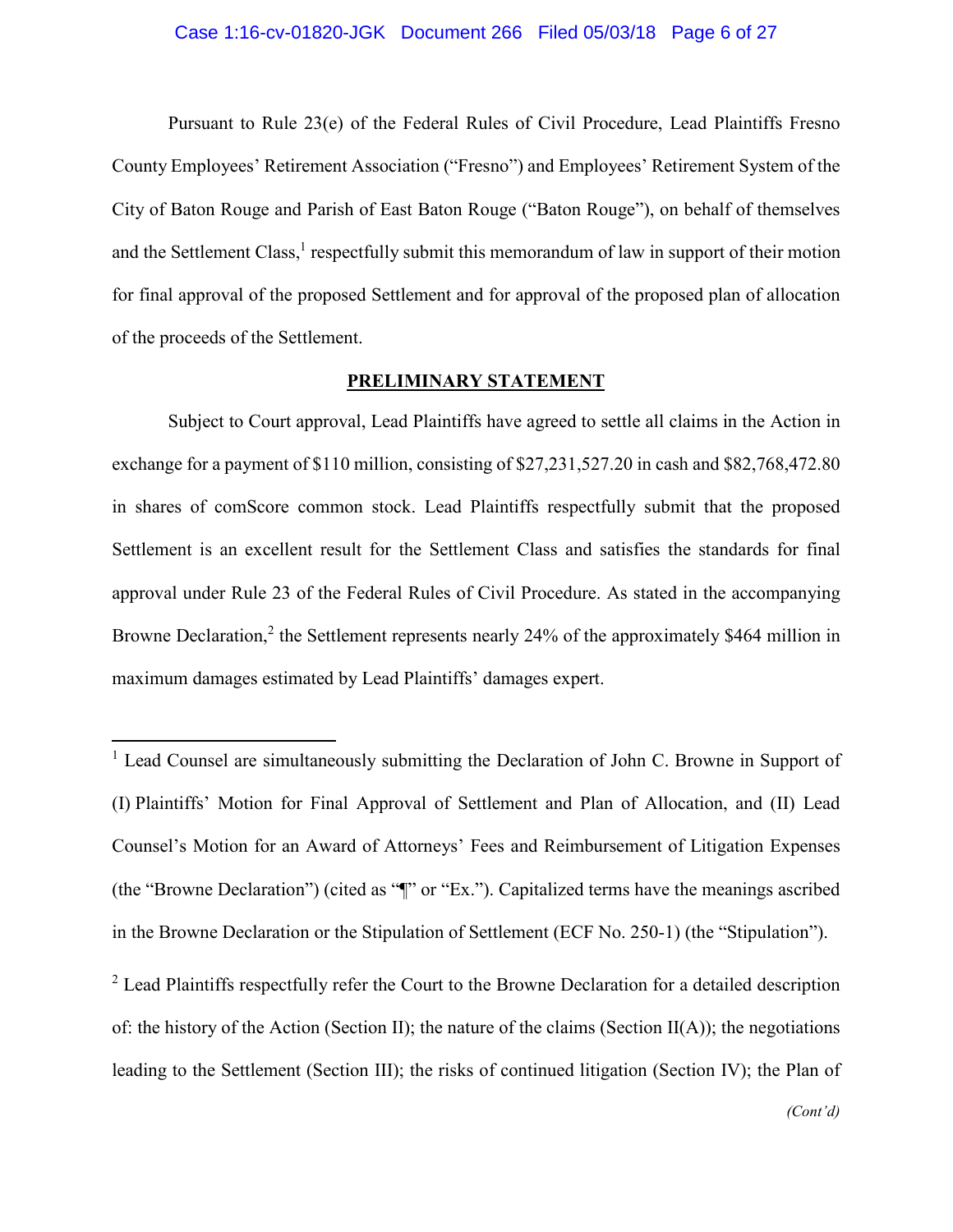### Case 1:16-cv-01820-JGK Document 266 Filed 05/03/18 Page 7 of 27

This very favorable recovery is particularly noteworthy because it achieves a substantial recovery of \$83 million above the amount of available insurance proceeds in the form of comScore common stock. This is a considerable achievement given the financial condition of comScore, and Lead Plaintiffs respectfully submit this provides an enormous and unusual benefit to the Class.

Lead Plaintiffs and Lead Counsel have a well-developed understanding of the strengths and weaknesses of the Action. Lead Counsel has committed the resources necessary to comprehend fully the Class' claims and Defendants' defenses. These efforts are detailed with particularity in the Browne Declaration, and include investigating claims and drafting two detailed amended complaints (¶30-39), successfully opposing Defendants' motions to dismiss through lengthy briefing and at oral argument  $(\sqrt{\frac{47}{52}})$ , consulting extensively with experts concerning loss causation, damages, market efficiency, and accounting issues (¶[33, 116-18, 147), conducting intense, arms-length settlement negotiations in the context of a formal mediation and following the mediation (¶58-63), reviewing more than 178,000 documents relating largely to complicated accounting issues (¶106-110), and conducting nine interviews of senior comScore employees  $($ 

The Settlement is an outstanding result, particularly in light of the substantial risks of continued litigation. **[1138-49.** While Lead Plaintiffs and Lead Counsel believe that the claims asserted are meritorious, they recognize the substantial challenges to establishing Defendants' liability, demonstrating loss causation, proving Class-wide damages, and achieving a greater recovery.  $\P$  $150-64$ .

Allocation for the Settlement proceeds (Section IX); and the work performed by Plaintiffs' Counsel (Section X).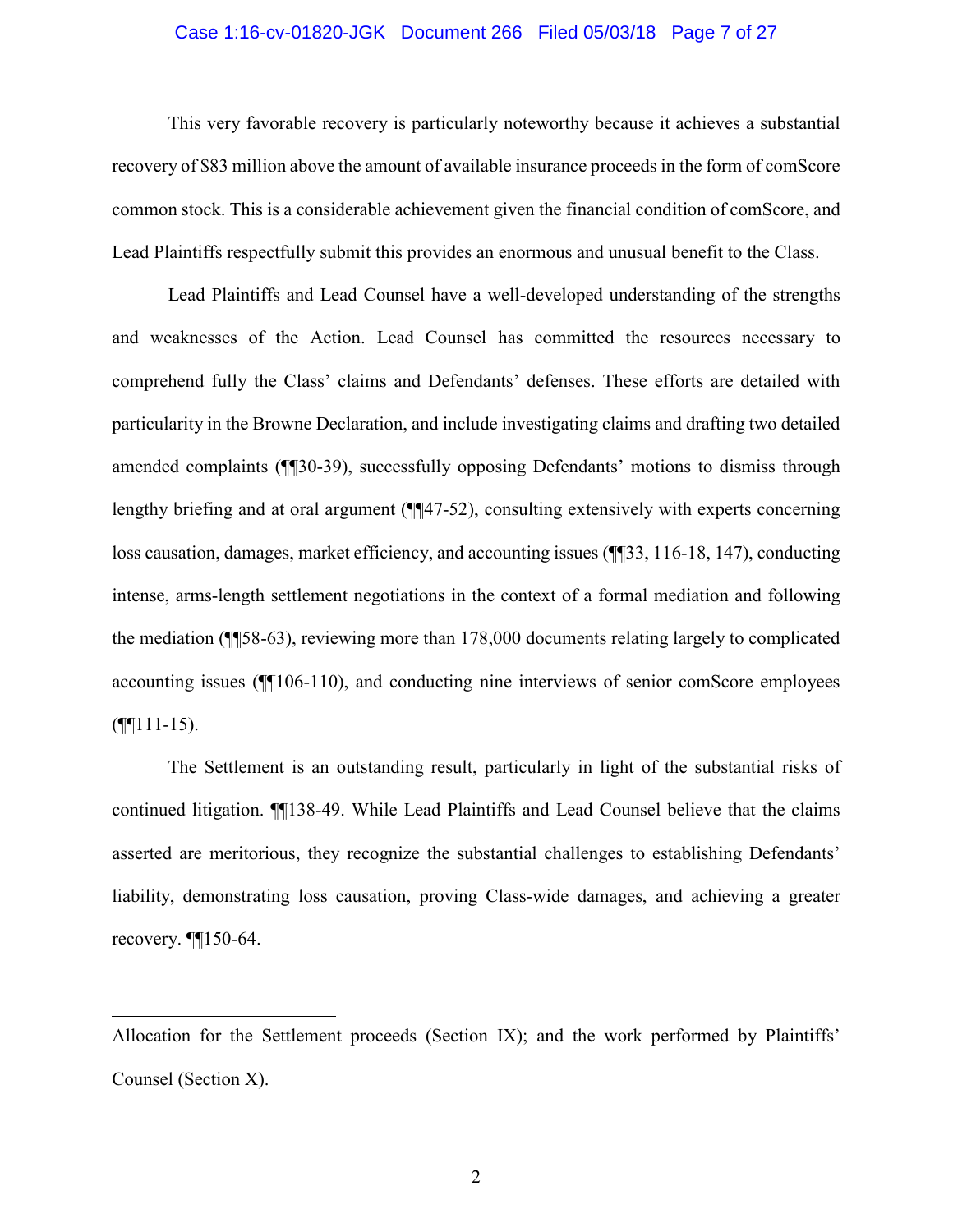### Case 1:16-cv-01820-JGK Document 266 Filed 05/03/18 Page 8 of 27

There were substantial ability-to-pay risks present in this case, as comScore has a history of net losses, has been de-listed from the NASDAQ for more than a year, and recently issued a restatement of its financial statements covering a period of several years. Even if Lead Plaintiffs were successful in establishing liability at trial (and after appeals from any verdict), comScore likely would have been unable to pay a judgment.  $\P$ 144-49.

There were also substantial risks to establishing liability. Defendants would have vigorously defended themselves and forced Lead Plaintiff to produce evidence on each element of securities laws. In particular, Defendants would have contended they did not act with the necessary scienter to commit securities fraud, which would have centered the case on complex issues of proof regarding subjective accounting guidelines and Defendants' state of mind, with no guarantee that Lead Plaintiffs would prevail. ¶150-57. And even if Lead Plaintiffs were successful in establishing liability at trial, there were substantial risks to damages. Defendants had cogent loss causation arguments that, if accepted at summary judgment, *Daubert* motions, trial or appeal, would have drastically reduced Class-wide damages. **[16]** 158-61.

The Settlement avoids these risks and delays while providing a substantial, certain, and immediate benefit to the Settlement Class in the form of a \$110 million payment. In light of these considerations, Lead Plaintiffs and Lead Counsel respectfully submit that the Settlement warrants final approval by the Court.

### **ARGUMENT**

### I. THE PROPOSED SETTLEMENT WARRANTS FINAL APPROVAL

Rule 23(e) of the Federal Rules of Civil Procedure require that a class action settlement must be presented to the Court for approval, and should be approved if the Court finds it "fair, reasonable, and adequate." Fed. R. Civ. P. 23(e)(2); see In re Citigroup Inc. Bond Litig., 296 F.R.D.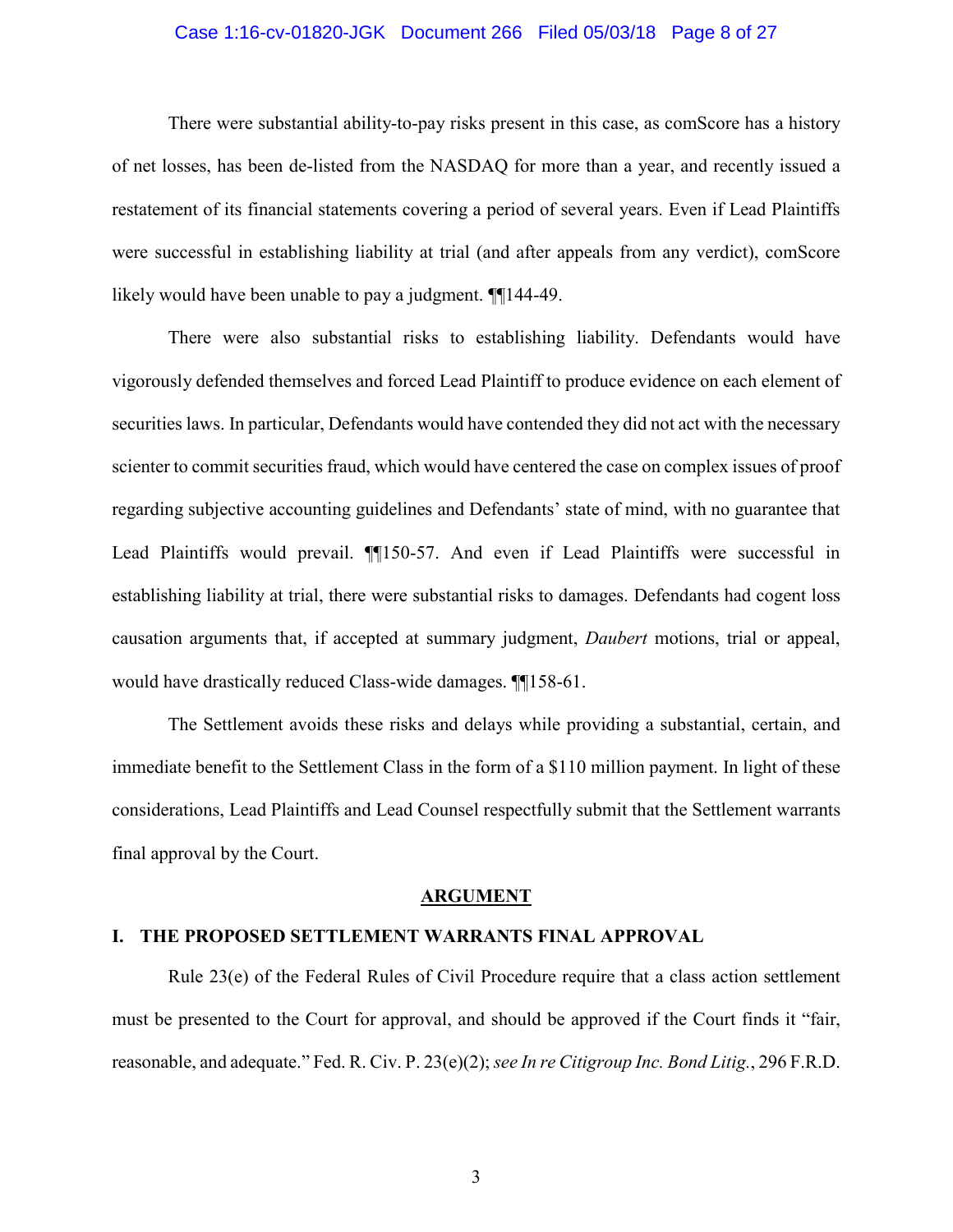147, 154 (S.D.N.Y. 2013); In re Am. Int'l Grp., Inc. Sec. Litig., 293 F.R.D. 459, 464 (S.D.N.Y.  $2013$ ).

Public policy favors the settlement of disputed claims among private litigants, particularly in class actions. See Wal-Mart Stores, Inc. v. Visa U.S.A. Inc., 396 F.3d 96, 116 (2d Cir. 2005) ("[W] e are mindful of the 'strong judicial policy in favor of settlements, particularly in the class action context[.]""); In re Citigroup Inc. Sec. Litig., 2014 WL 2112136, at \*2-\*3 (S.D.N.Y. May 20, 2014); In re IMAX Sec. Litig., 283 F.R.D. 178, 188 (S.D.N.Y. 2012); In re Giant Interactive Grp., Inc. Sec. Litig., 279 F.R.D. 151, 160 (S.D.N.Y. 2011).

### $\mathbf{A}$ . The Settlement Was Reached After Arm's-Length **Negotiations And Is Procedurally Fair.**

A settlement is entitled to a "presumption of fairness, adequacy, and reasonableness" when "reached in arm's length negotiations between experienced, capable counsel after meaningful discovery." Wal-Mart, 396 F.3d at 116; In re Facebook, Inc. IPO Sec. & Derivative Litig., 2015 WL 6971424, at \*3 (S.D.N.Y. Nov. 9, 2015), aff'd, 674 F. App'x 37 (2d Cir. 2016); see also In re Advanced Battery Techs. Sec. Litig., 298 F.R.D. 171, 179 (S.D.N.Y. 2014) (finding strong initial presumption of fairness attaches where "the settlement is reached by experienced counsel after arm's length negotiations."); In re PaineWebber Ltd. P'ships Litig., 171 F.R.D. 104, 125 (S.D.N.Y. 1997) (finding "a strong initial presumption of fairness" "[s]o long as the integrity of the arm's length negotiation process is preserved"),  $aff'd$ , 117 F.3d 721 (2d Cir. 1997).

The Settlement merits a presumption of fairness because it was achieved after extensive arm's-length negotiations by well-informed and experienced counsel. ¶ 57-66. The Settling Parties and their counsel were knowledgeable about the strengths and weaknesses of the case prior to finalizing the Settlement Stipulation. For example, Lead Counsel had: conducted a thorough investigation prior to filing the Complaint; prepared two detailed Complaints; briefed and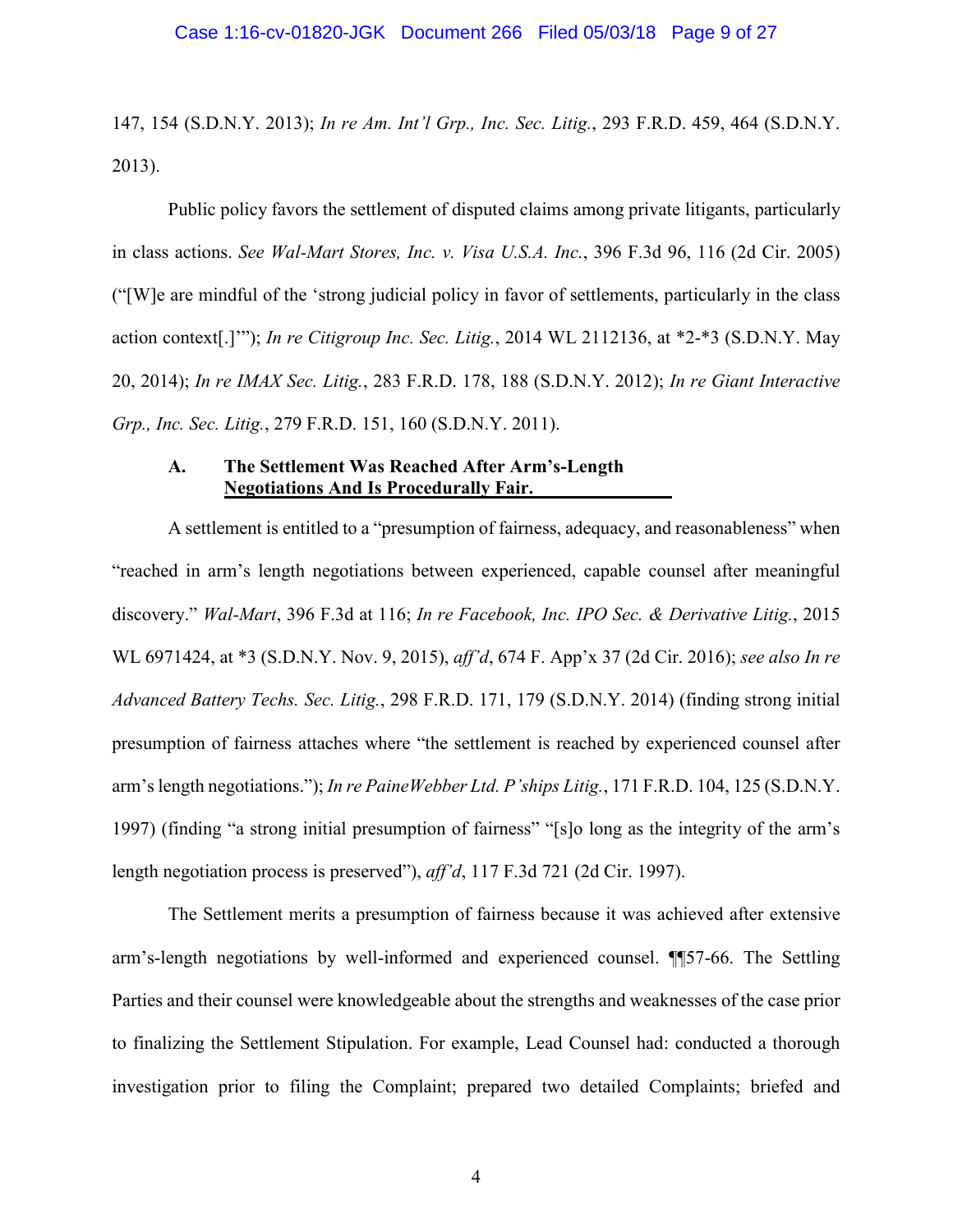### Case 1:16-cv-01820-JGK Document 266 Filed 05/03/18 Page 10 of 27

successfully opposed Defendants' motion to dismiss; consulted extensively with experts in the areas of the damages, loss causation, market efficiency, and accounting; and engaged in extensive settlement negotiations with Defendants' Counsel. [130-39, 47-52, 57-66, 116-18, 147. In addition, Lead Counsel had conducted meaningful Due Diligence Discovery prior to finalizing the Settlement Stipulation. 1190-118. As a result, Lead Plaintiffs and Lead Counsel had a more than adequate basis for assessing the strength of the Settlement Class's claims and Defendants' defenses when they entered into the Settlement.

Further, the proposed Settlement is the product of an extensive mediation process involving the direct participation of representatives and principals from Plaintiffs and the Settling Defendants, under the auspices of an experienced and highly respected mediator, the Honorable Layn Phillips (ret.).  $\P$  57-60. The active involvement of an experienced, independent mediator provides strong evidence of the absence of collusion, and supports approval of the Settlement. See D'Amato v. Deutsche Bank, 236 F.3d 78, 85 (2d Cir. 2001) (mediator's involvement "helps to ensure that the proceedings were free of collusion and undue pressure"); In re AOL Time Warner, Inc. Sec. and ERISA Litig., 2006 WL 903236, at \*7 (S.D.N.Y. Apr. 6, 2006); In re Indep. Energy *Holdings PLC*, 2003 WL 22244676, at \*4 (S.D.N.Y. Sept. 29, 2003) ("That the Settlement was reached after exhaustive arm's-length negotiations, with the assistance of a private mediator experienced in complex litigation, is further proof that it is fair and reasonable.").

The conclusion of Lead Plaintiffs and Lead Counsel that the Settlement is fair, reasonable, and in the best interests of the Settlement Class further supports its approval. Lead Plaintiffs are sophisticated institutional investors (see 199) that took an active role in supervising this litigation—in the manner envisioned by the Private Securities Litigation Reform Act of 1995 (the "PSLRA")—and have strongly endorsed the Settlement. See H.R. Conf. Rep. No. 104-369, at \*32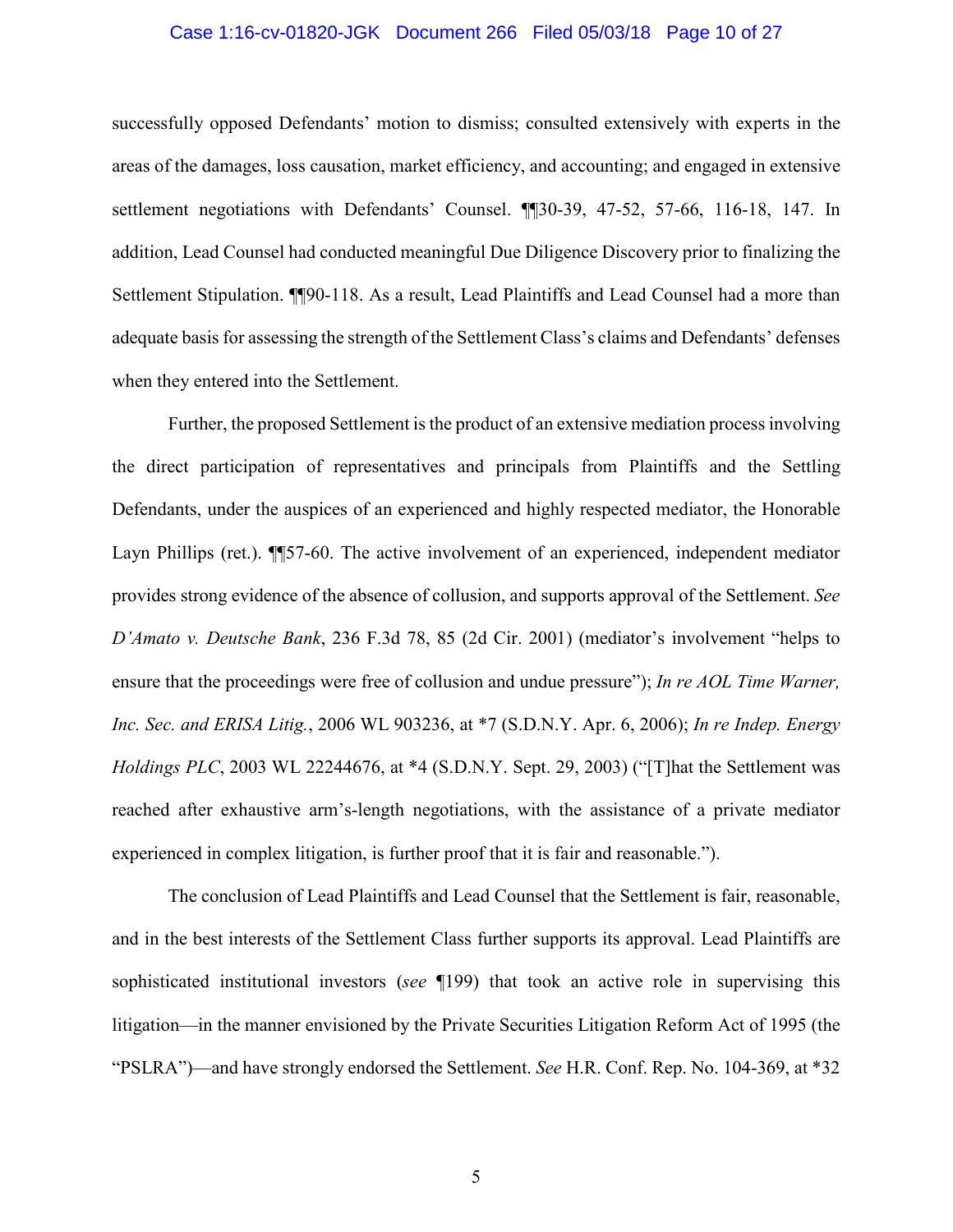(1995), reprinted in 1995 U.S.C.C.A.N. 730, 731; see also Baton Rouge Declaration, Ex. 2, at §II; Fresno Declaration, Ex. 3, at ¶ 5-6. This creates "an even greater presumption of reasonableness." In re Veeco Instruments Inc. Sec. Litig., 2007 WL 4115809, at \*5 (S.D.N.Y. Nov. 7, 2007).

In addition, Lead Counsel is highly experienced in securities class action litigation, and has likewise concluded that the Settlement is in the best interests of the Settlement Class. 193. Courts consistently give "'great weight' . . . to the recommendations of counsel, who are most closely acquainted with the facts of the underlying litigation." In re NASDAQ Market-Makers Antitrust Litig., 187 F.R.D. 465, 474 (S.D.N.Y. 1998); see also Shapiro v. JPMorgan Chase & Co., 2014 WL 1224666, at \*2 (S.D.N.Y. Mar. 24, 2014).

### $\mathbf{B}$ . **Application Of The Grinnell Factors Supports Approval.**

The Settlement is also substantively fair, reasonable, and adequate, as considered under the well-established standards governing approval of class action settlements in the Second Circuit. In City of Detroit v. Grinnell Corp., the Second Circuit held that the following factors should be considered in evaluating a class action settlement:

(1) the complexity, expense and likely duration of the litigation; (2) the reaction of the class to the settlement; (3) the stage of the proceedings and the amount of discovery completed; (4) the risks of establishing liability; (5) the risks of establishing damages; (6) the risks of maintaining the class action through the trial; (7) the ability of the defendants to withstand a greater judgment; (8) the range of reasonableness of the settlement fund in light of the best possible recovery; [and] (9) the range of reasonableness of the settlement fund to a possible recovery in light of all the attendant risks of litigation.

495 F.2d 448, 463 (2d Cir. 1974), abrogated on other grounds by Goldberger v. Integrated Res., Inc., 209 F.3d 43 (2d Cir. 2000); see also Wal-Mart, 396 F.3d at 117; Advanced Battery Techs., 298 F.R.D. at 175; Citigroup Bond, 296 F.R.D. at 155; In re Bear Stearns Cos., Inc. Sec. Derivative & ERISA Litig., 909 F. Supp. 2d 259, 265-66 (S.D.N.Y. 2012). "In finding that a settlement is fair, not every factor must weigh in favor of settlement, 'rather the court should consider the totality of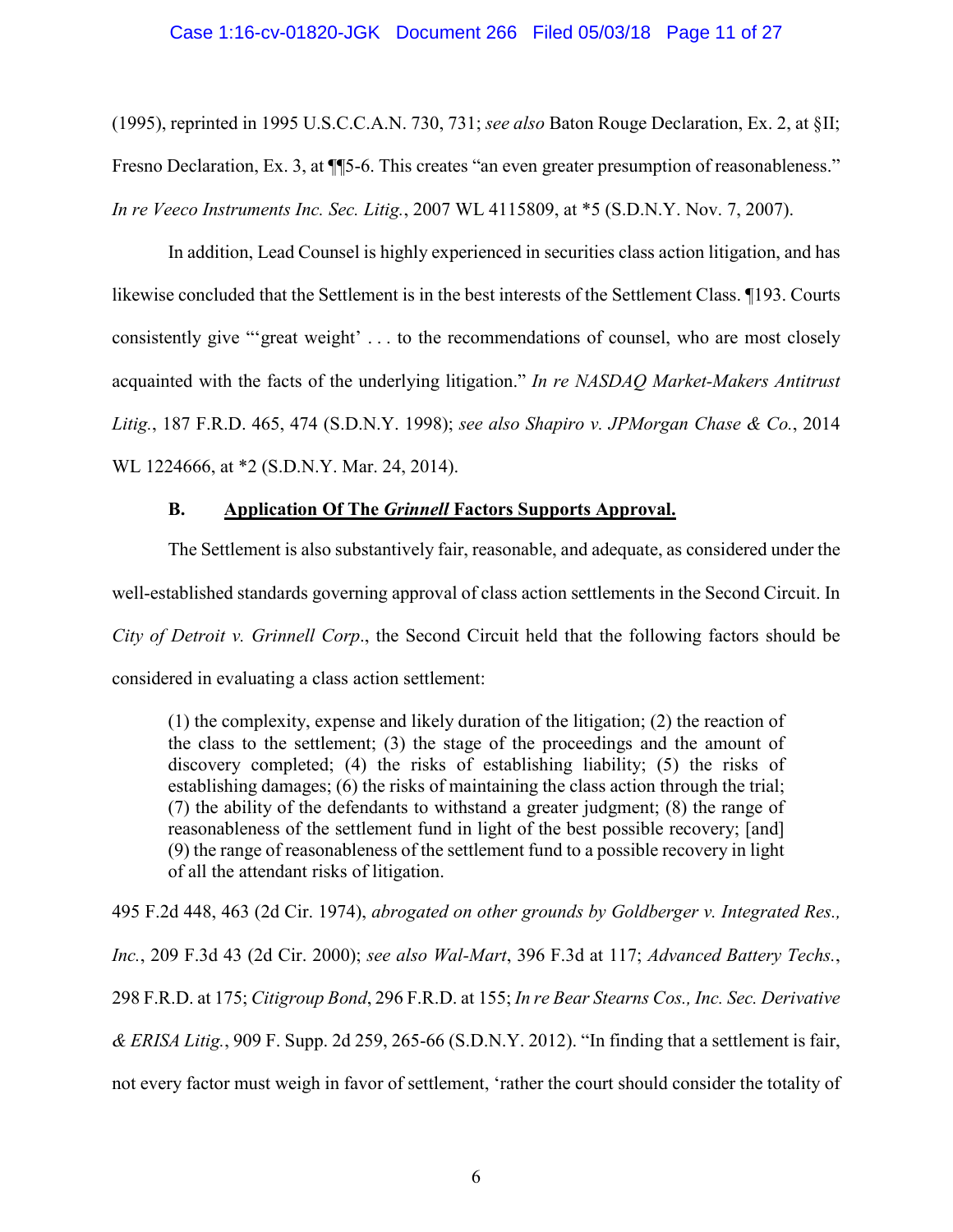### Case 1:16-cv-01820-JGK Document 266 Filed 05/03/18 Page 12 of 27

these factors in light of the particular circumstances." In re Global Crossing Sec. & ERISA Litig., 225 F.R.D. 436, 456 (S.D.N.Y. 2004) (quoting *Thompson v. Metro. Life Ins. Co.*, 216 F.R.D. 55, 61 (S.D.N.Y. 2003)). A court considering approval "should not attempt to approximate a litigated determination of the merits of the case lest the process of determining whether to approve a settlement simply substitute one complex, time consuming and expensive litigation for another." White v. First Am. Registry, Inc., 2007 WL 703926, at \*2 (S.D.N.Y. Mar. 7, 2007).

The Settlement satisfies the criteria for approval articulated in *Grinnell*.

### The Complexity, Expense and Likely Duration 1. of the Litigation Support Approval of the Settlement

"[I] n evaluating the settlement of a securities class action, federal courts, including this Court, have long recognized that such litigation is notably difficult and notoriously uncertain." *IMAX*, 283 F.R.D. at 189. In fact, "[s] ecurities class actions are generally complex and expensive to prosecute," In re Gilat Satellite Networks, Ltd., 2007 WL 1191048, at \*10 (E.D.N.Y. Apr. 19, 2007), and thus "readily lend themselves to compromise because of the difficulties of proof, the uncertainties of the outcome, and the typical length of the litigation," In re Luxottica Grp. S.p.A. Sec. Litig., 233 F.R.D. 306, 310 (E.D.N.Y. 2006).

This case was no exception. Because the Settling Parties agreed in principle to settle shortly after the Court ruled on Defendants' motions to dismiss, achieving a litigated verdict for Lead Plaintiffs and the Class would have required additional years of additional time and expense, including completing: fact discovery; complex and expensive expert discovery on issues such as loss causation, damages and accounting; briefing on class certification and a potential Rule 23(f) appeal; an expected motion for summary judgment; and a trial. Even then, it is virtually certain that appeals would be taken from any verdict. ¶[137-64. The foregoing would pose substantial expense for the Settlement Class and delay the Class's ability to recover—even assuming, of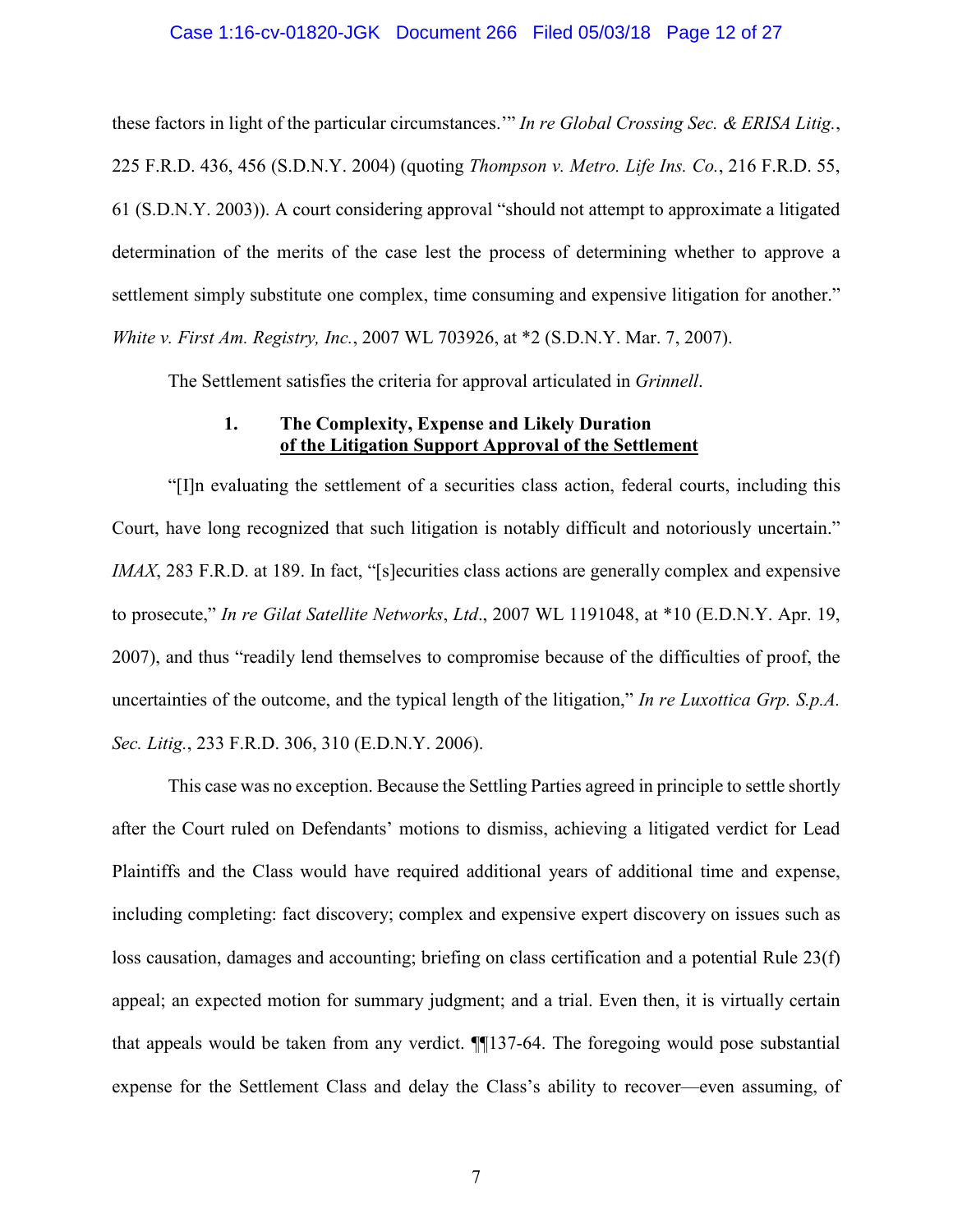# Case 1:16-cv-01820-JGK Document 266 Filed 05/03/18 Page 13 of 27

course, that it succeeded.  $\P$ 164. In contrast, the Settlement provides an immediate and significant recovery of \$110 million for members of the Settlement Class. *Id.* Accordingly, this factor supports approval of the Settlement.

#### $2.$ The Reaction of the Settlement Class to the Settlement

A significant factor in considering the fairness and adequacy of a settlement is the reaction of the class to the proposed settlement. See, e.g., Bear Stearns, 909 F. Supp. 2d at 266-67; In re FLAG Telecom Holdings, Ltd. Sec. Litig., 2010 WL 4537550, at \*16 (S.D.N.Y. Nov. 8, 2010); Veeco, 2007 WL 4115809, at \*7. Pursuant to the Preliminary Approval Order, the Court-appointed Claims Administrator, JND Legal Administration ("JND"), began mailing copies of the Notice Packet (consisting of the Notice and Claim Form) to potential Settlement Class Members and nominees on March 13, 2018. See Declaration of Robert Cormio Regarding (A) Mailing of the Notice and Claim Form; (B) Publication of the Summary Notice; and (C) Report on Requests for Exclusion Received to Date, Ex. [] (the "Cormio Declaration"), at ¶2. As of May 2, 2018, JND had mailed a total of 36,673 Notice Packets to potential Settlement Class Members and nominees. See id. ¶7. In addition, the Summary Notice was published in *Investor's Business Daily* and transmitted over the PR Newswire on March 26, 2018. See id. ¶8. The Notice set out the essential terms of the Settlement and informed potential Settlement Class Members of, among other things, their right to opt out of the Settlement Class or object to any aspect of the Settlement, as well as the procedure for submitting Claim Forms. [167.]

While the deadline for Settlement Class Members to exclude themselves or object to the Settlement has not yet passed, to date, no objections to the Settlement or the Plan of Allocation and no requests for exclusion have been received. Cormio Decl. ¶11. The deadline for submitting objections and requesting exclusion from the Settlement Class is May 17, 2018. As provided in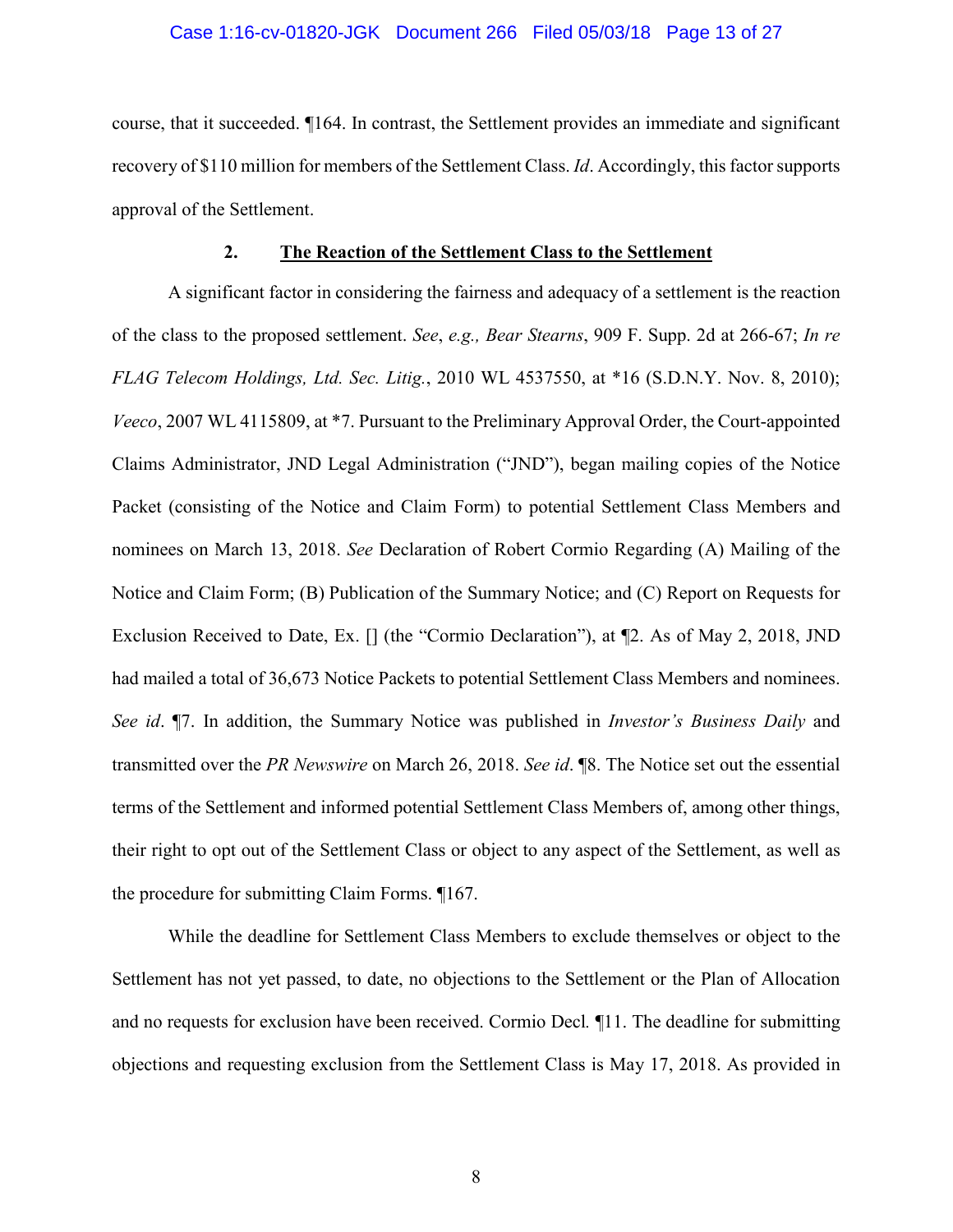the Preliminary Approval Order, as modified, Lead Plaintiffs will file reply papers no later than May 31, 2018 addressing any requests for exclusion and objections that may be received. [201.]

### The Stage of the Proceedings and the Amount of Information  $3.$ **Available to Counsel Support Approval of the Settlement**

For this factor, the "relevant inquiry... is whether the plaintiffs have obtained a sufficient understanding of the case to gauge the strengths and weaknesses of their claims and the adequacy of the settlement." AOL Time Warner, 2006 WL 903236, at \*10. "The pertinent question is 'whether counsel had an adequate appreciation of the merits of the case before negotiating." Khait v. Whirlpool Corp., 2010 WL 2025106, at \*6 (E.D.N.Y. Jan. 20, 2010). "The parties 'need not have engaged in extensive discovery as long as they have engaged in sufficient investigation of the facts to enable the Court to 'intelligently make ... an appraisal' of the settlement." AOL Time Warner, 2006 WL 903236, at \*10 (quoting In re Austrian & German Bank Holocaust Litig., 80 F. Supp. 2d 164, 176 (S.D.N.Y. 2000)); see also In re Nissan Radiator/Transmission Cooler Litig., 2013 WL 4080946, at \*7 (S.D.N.Y. May 30, 2013) (even where "the parties have not engaged in extensive discovery," this factor weighs in favor of approval after "plaintiffs conducted an investigation prior to commencing the action" and consulted with experts).

Here, Lead Counsel spent significant time and resources analyzing and litigating the legal and factual issues in this Action, including by conducting a substantive investigation prior to filing the Complaint that included review of SEC filings, research reports by securities and financial analysts, investor conference calls, press releases, media reports, and other public material. **[16]** 1, 36. Lead Counsel also analyzed the movement and pricing data associated with comScore publicly traded common stock with the assistance of a damages expert. [36. Lead Counsel also consulted extensively with experts in accounting to assist it in evaluating the claims asserted.  $\P$ [33, 36. After filing the Complaint, Lead Counsel learned more about Defendants' defenses and the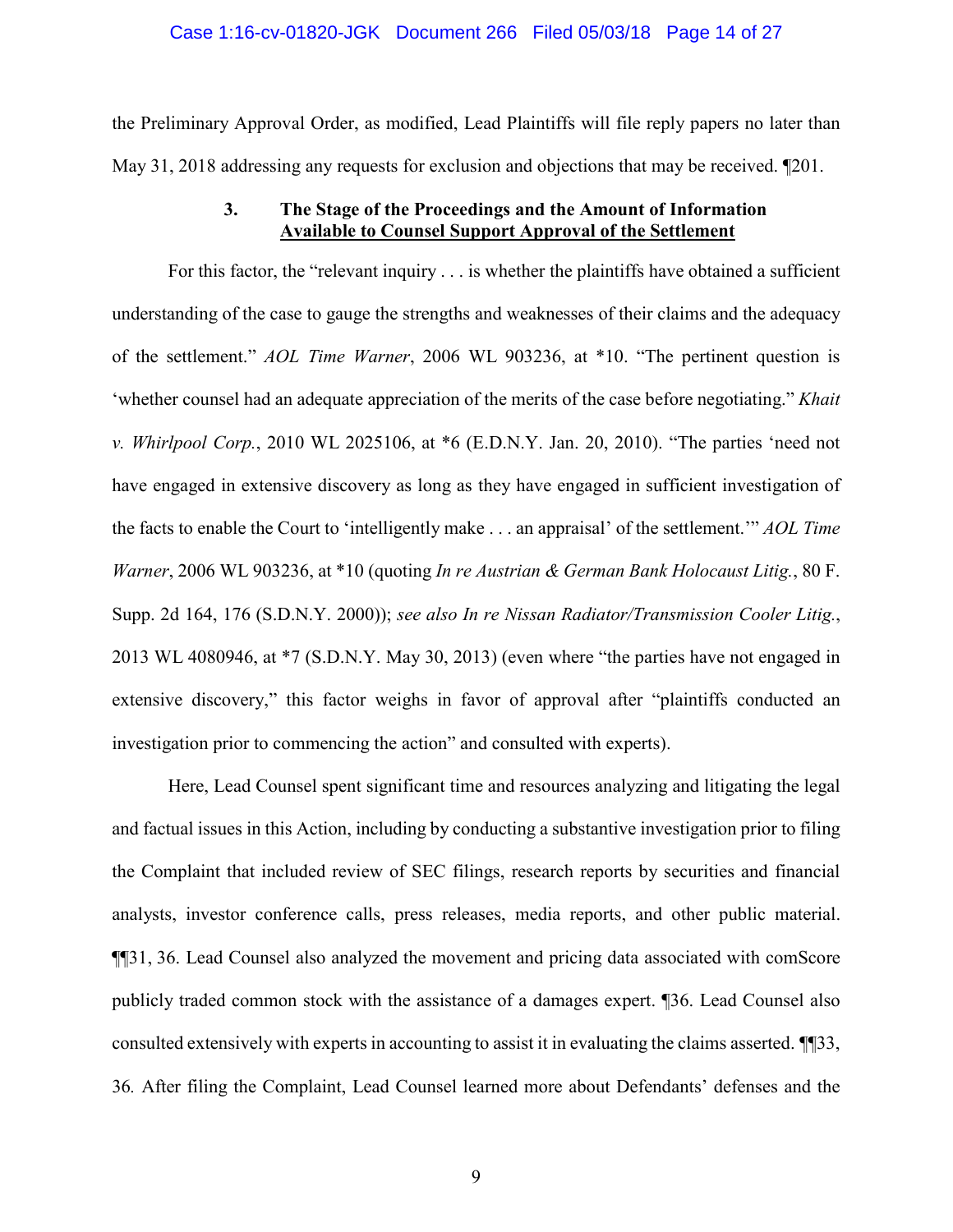### Case 1:16-cv-01820-JGK Document 266 Filed 05/03/18 Page 15 of 27

risks to the Settlement Class's ability to recover through briefing Defendants' motions to dismiss, and then even more through settlement negotiations. ¶[47-51, 57-68. Finally, in agreeing in principle to settle the Action, Lead Counsel expressly conditioned the Settlement on its ability to conduct meaningful Due Diligence Discovery into the fairness, reasonableness, and adequacy of the Settlement. The 4-91. By the time Lead Plaintiffs finalized the Settlement Stipulation, Lead Counsel had already conducted significant Due Diligence Discovery. [192-100.]

Thus, Lead Plaintiffs and Lead Counsel have "obtained sufficient information to be able to intelligently assess the strengths and weaknesses of the case and appraise settlement proposals." Padro v. Astrue, 2013 WL 5719076, at \*6 (E.D.N.Y. Oct. 18, 2013); see also Whirlpool, 2010 WL 2025106, at \*6 (factor supported approval where parties informally exchanged information and participated in mediation, which "allowed them to further explore the claims and defenses"). Accordingly, the substantial amount of information developed provided Lead Plaintiffs and Lead Counsel with a well-informed basis for their belief that the Settlement is highly favorable to the Settlement Class, and this factor supports approval of the Settlement.

### $\overline{4}$ . The Risks of Establishing Liability and **Damages Support Approval of the Settlement**

In assessing the fairness, reasonableness and adequacy of a settlement, courts should consider the "risks of establishing liability [and] the risks of establishing damages." *Grinnell*, 495 F.2d at 463 (citations omitted). While Lead Plaintiffs had prevailed at the motion to dismiss stage, they nonetheless faced real risks in proving both liability and damages at trial, as explained below.

#### $(a)$ **Risks to Proving Liability**

While Lead Plaintiffs and Lead Counsel believe that the claims asserted against Defendants in the Action are meritorious, they recognize that Defendants had meaningful defenses to liability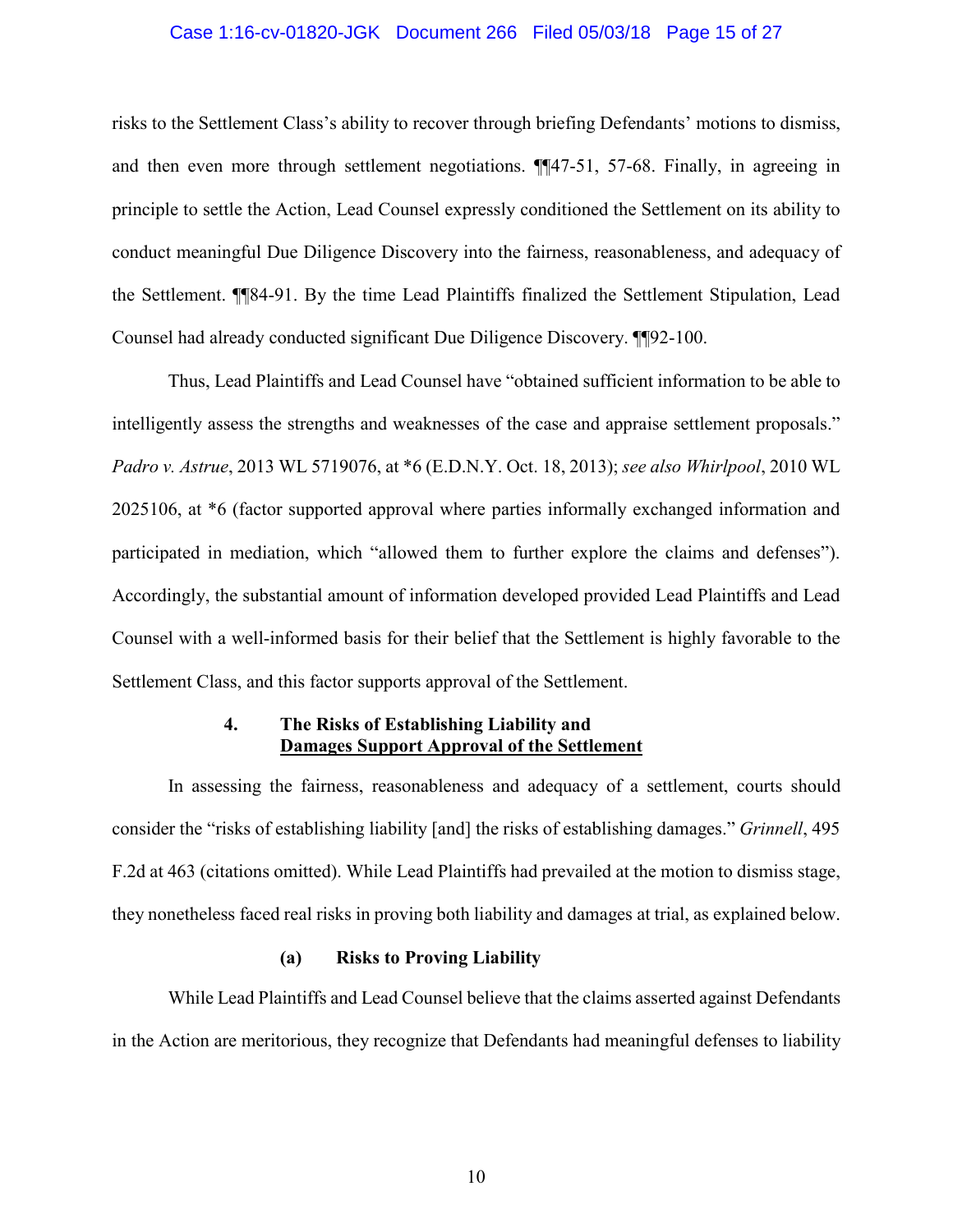## Case 1:16-cv-01820-JGK Document 266 Filed 05/03/18 Page 16 of 27

in this case. In particular, Lead Plaintiffs faced vigorous challenges from Defendants in proving that Defendants made actionable false statements and acted with scienter.  $\P$ [151-57.

Defendants have substantial arguments that Lead Plaintiffs could not establish the element of scienter—*i.e.*, that Defendants acted with a fraudulent state of mind and not merely negligence. ¶152. Defendants would point to the subjective nature of the accounting issues at the core of this case. **T**154-56. Both comScore and the Individual Defendants vigorously contend that the restatement does not constitute an admission that any Defendant violated the federal securities laws—indeed, certain Individual Defendants do not even concede that the restatement was correct.  $\P 153.$ 

To the contrary, Defendants would hold Lead Plaintiffs to their burden of proof on the issues, and establishing the Class's claims would involve mustering evidence on multiple complex and hotly contested issues. For instance, the Complaint alleges that Defendants improperly recognized and reported millions of dollars in "nonmonetary revenue." Revenue recognition inherently calls for the exercise of judgment—and this general proposition applies with even more force here given the nonmonetary nature of the transactions. 1154.

The parties would have disagreed as to how complicated facts fit into the meaning of terms such as "fair value," "reasonable basis," and "commercial substance." Defendants would argue that each of these are judgment-laden concepts made even more subjective by the niche consumer data that comScore purportedly exchanged. Defendants would also argue that the subjectivity baked into every step of the accounting at issue here may explain why comScore's auditor, Ernst & Young LLP, failed to detect errors that the Company later determined required restatement. In any event, the Parties' respective positions turn on fundamental disagreements about highly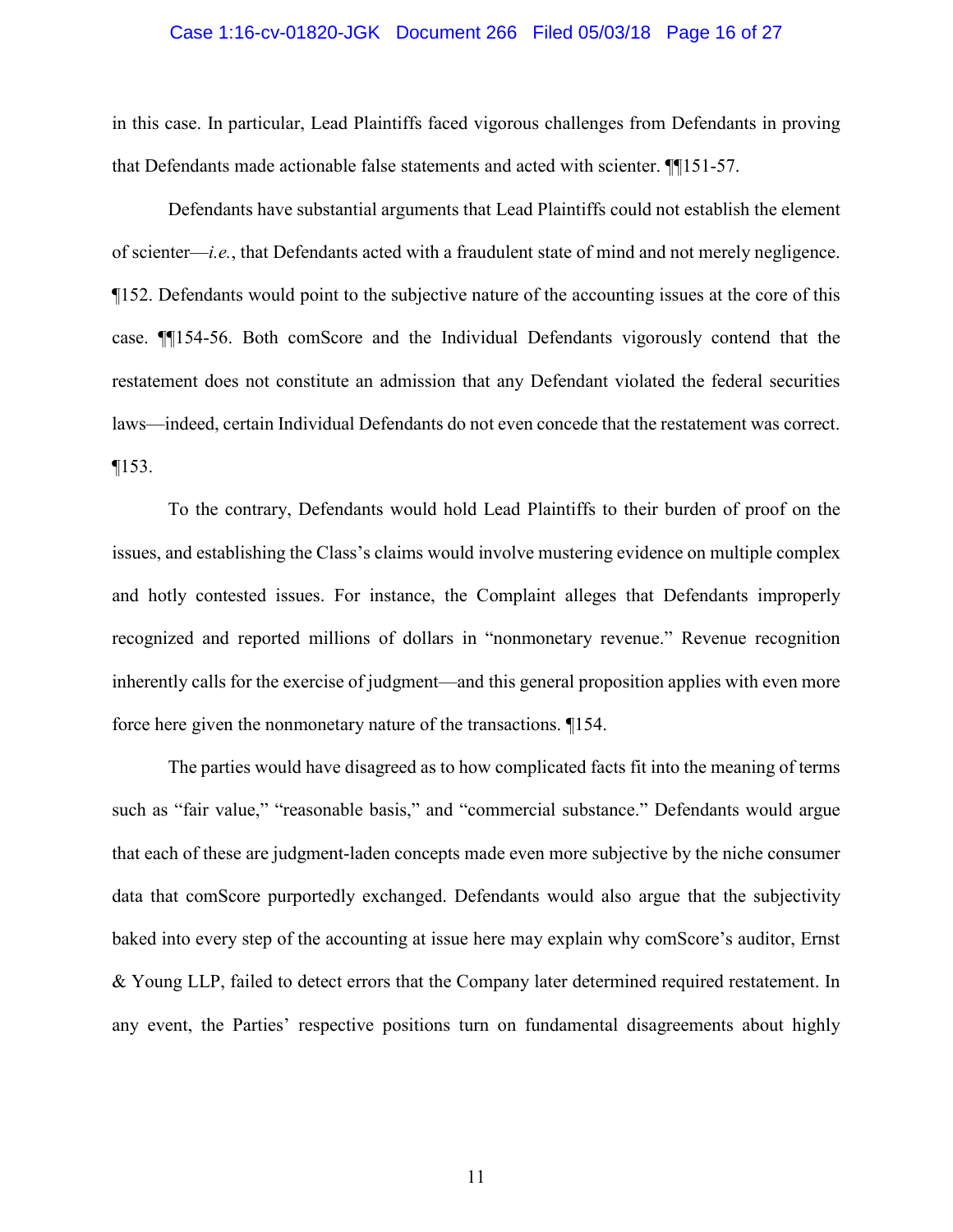### Case 1:16-cv-01820-JGK Document 266 Filed 05/03/18 Page 17 of 27

technical issues, the resolution of which would have turned on dueling testimony offered by accounting experts. 1155.

In sum, the parties were deeply divided on key fact issues, and there was no guarantee Lead Plaintiffs would prevail at either summary judgment or at trial. If the Settling Defendants had succeeded on any of these substantial defenses, Lead Plaintiffs and the Class would have recovered nothing at all or, at best, would likely have recovered far less than the Settlement Amount.

#### **Risks to Proving Damages and Loss Causation** (b)

Lead Plaintiffs and the Class also faced substantial risk in establishing loss causation and damages. Defendants would have argued that much of the decline in comScore's stock price during the Class Period was not attributable to the revelation of the alleged fraud. More specifically, Defendants would have argued that Class members could not recover for any stock price declines that occurred after comScore's February and March 2016 disclosures that the Company could not timely file financial statements, and that its Audit Committee was investigating "potential accounting matters" and had "proactively contacted the [SEC]." [[131, 159.]

Defendants would likely have contended that the alleged loss causation events occurring after these dates were merely the materializations of known risks, and consequently any stock price declines associated with those dates are not recoverable as damages. 1131. While Lead Plaintiffs believe they have credible arguments in response, if Defendants' arguments had prevailed at summary judgment, in *Daubert* motions, or at trial, they would have eliminated a significant portion of the Class's damages would be eliminated. ¶132.

Lead Plaintiffs bear the burden of establishing loss causation. See, e.g., Dura Pharm., Inc. v. Broudo, 544 U.S. 336, 345-46 (2005). Resolving disputed issues regarding damages and loss causation would require expert testimony, and there is no doubt that the Settling Defendants would have been able to present a well-qualified expert who would opine that the class had little or no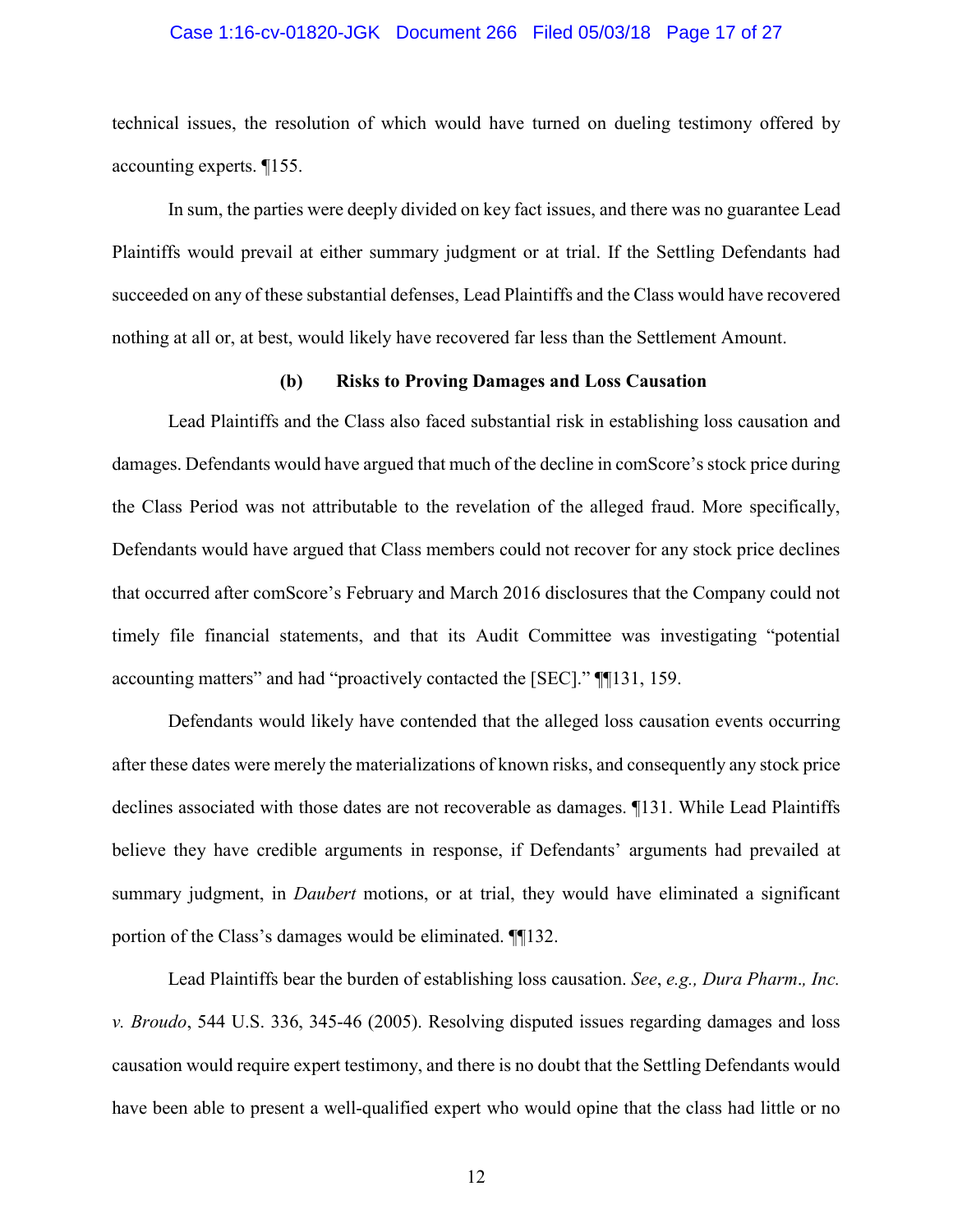### Case 1:16-cv-01820-JGK Document 266 Filed 05/03/18 Page 18 of 27

damages. Courts recognize a substantial litigation risk from uncertainty as to which expert's view will be credited by the jury. See In re Telik, Inc. Sec. Litig., 576 F. Supp. 2d 570, 579-80 (S.D.N.Y. 2008) (in this "battle of experts, it is virtually impossible to predict with any certainty which testimony would be credited, and ultimately, which damages would be found"); Global Crossing, 225 F.R.D. at 459 ("Proof of damages in securities cases is always difficult and invariably requires expert testimony which may, or may not be, accepted by a jury.").

In light of all of these risks, Lead Plaintiffs and Lead Counsel respectfully submit that it is in the best interests of the Settlement Class to accept the immediate and substantial benefit conferred by the Settlement, instead of incurring the significant risk of recovering a lesser amount, or nothing at all, after protracted litigation.

#### **Risks of Maintaining Class Action Status through Trial** 5.

The Settling Defendants would undoubtedly have raised vigorous challenges to class certification, and such disputes "could well devolve into yet another battle of the experts." Bear *Stearns*, 909 F. Supp. 2d at 268. Even assuming Lead Plaintiffs successfully got the class certified, "there could be a risk of decertification at a later stage." [139; *Global Crossing*, 225 F.R.D. at 460. Here, "the uncertainty surrounding class certification supports approval of the Settlement," In re Marsh & McLennan Cos. Sec. Litig., 2009 WL 5178546, at \*6 (S.D.N.Y. Dec. 23, 2009), because "even the process of class certification would have subjected Plaintiffs to considerably more risk than the unopposed certification that was ordered for the sole purpose of the Settlement." AOL Time Warner, 2006 WL 903236, at \*12.

#### The Inability of Defendants to Withstand a Greater Judgment 6.

Courts find that "[t] his factor typically weighs in favor of settlement where a greater judgment would put the defendant at risk of bankruptcy or other severe economic hardship." AOL Time Warner, 2006 WL 903236, at \*12; see also Global Crossing, 225 F.R.D. at 460 (defendants'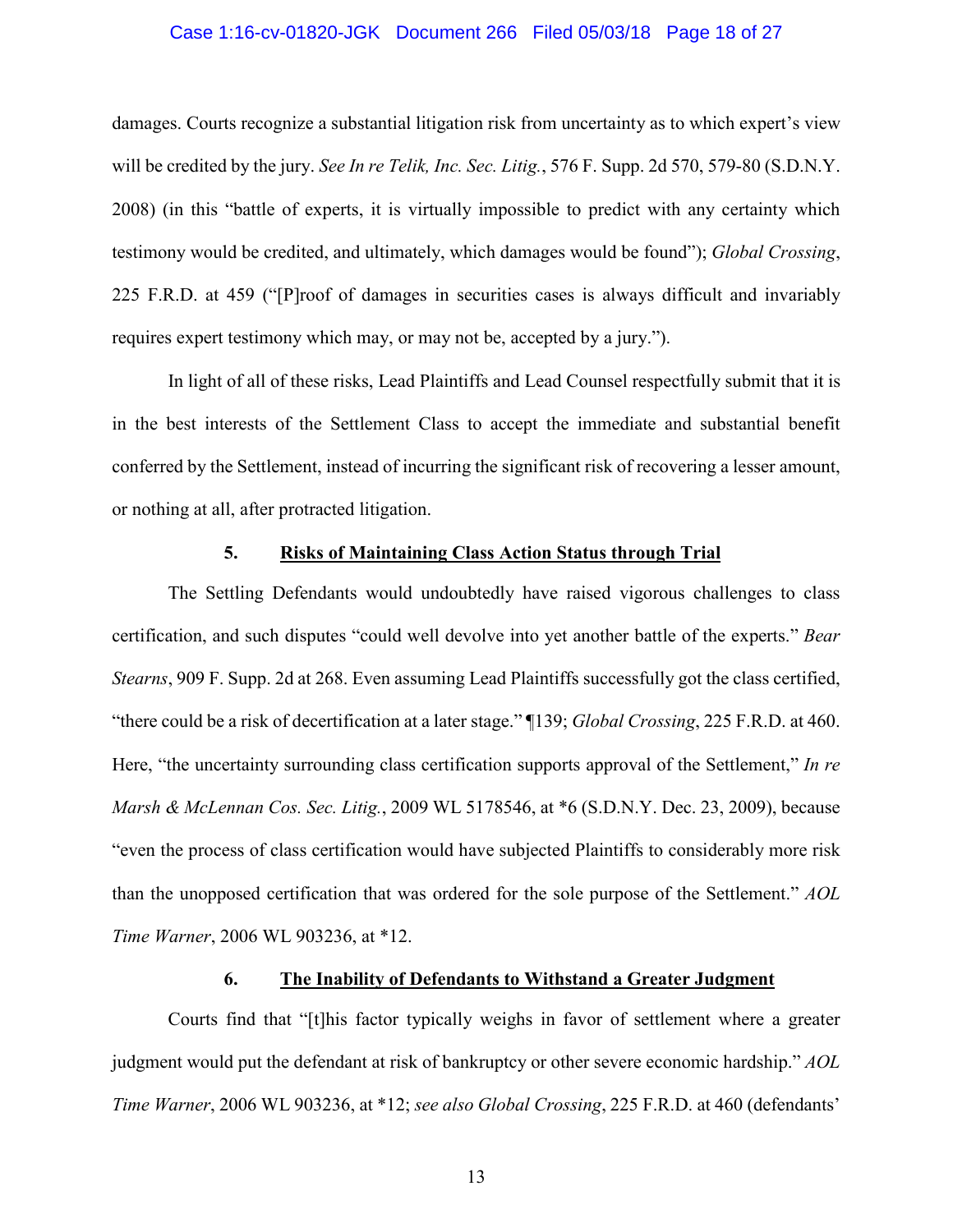### Case 1:16-cv-01820-JGK Document 266 Filed 05/03/18 Page 19 of 27

bankruptcy meant that "without the proposed settlement, class members might well receive far less than the settlement would provide to them, even if they could prevail on their claims"); Maley v. Del Global Techs. Corp., 186 F. Supp. 2d 358, 365 (S.D.N.Y. 2002) (in light of the company's "dire financial condition, it is unlikely that the Company could withstand a substantial judgment," making a greater recovery than the settlement difficult); In re Am. Bank Note Holographics, Inc. Sec. Litig., 127 F. Supp. 2d 418, 427 (S.D.N.Y. 2001) (crediting "serious question as to the ability of the Defendants to withstand a greater judgment"). Here, Lead Plaintiffs understood that, even if they were able to overcome the significant risks described above, they would still face the risk that comScore would be unable to satisfy any judgment due to its weakened financial condition and limited insurance. ¶[144-49.

Specifically, after years of net losses, comScore's lengthy period without current financial statements had compounded its already precarious financial position. Until March 23, 2018, comScore had no current financial statements for *any* period after 2012 since it had announced its need to restate on September 15, 2016. Consequentially, the Company has been delisted from NASDAQ and lacked access to most sources of capital. If comScore had been forced to spend millions of dollars in litigation, it would significantly drain the Company's cash reserves at a time when the Company's *already* precarious position was even further constrained.  $\P$ [145-48.

The documents and information that Lead Counsel received during its Due Diligence Discovery, including additional financial information and interviews with comScore's President and former and current CFOs, have affirmed the Company's financial strain. [192-118. In addition, Lead Counsel retained the services of Loop Capital, an investment banking firm located in Chicago, Illinois, who assisted Lead Counsel in the mediation, prepared an analysis regarding comScore's ability to pay after reviewing financial information regarding comScore, and assisted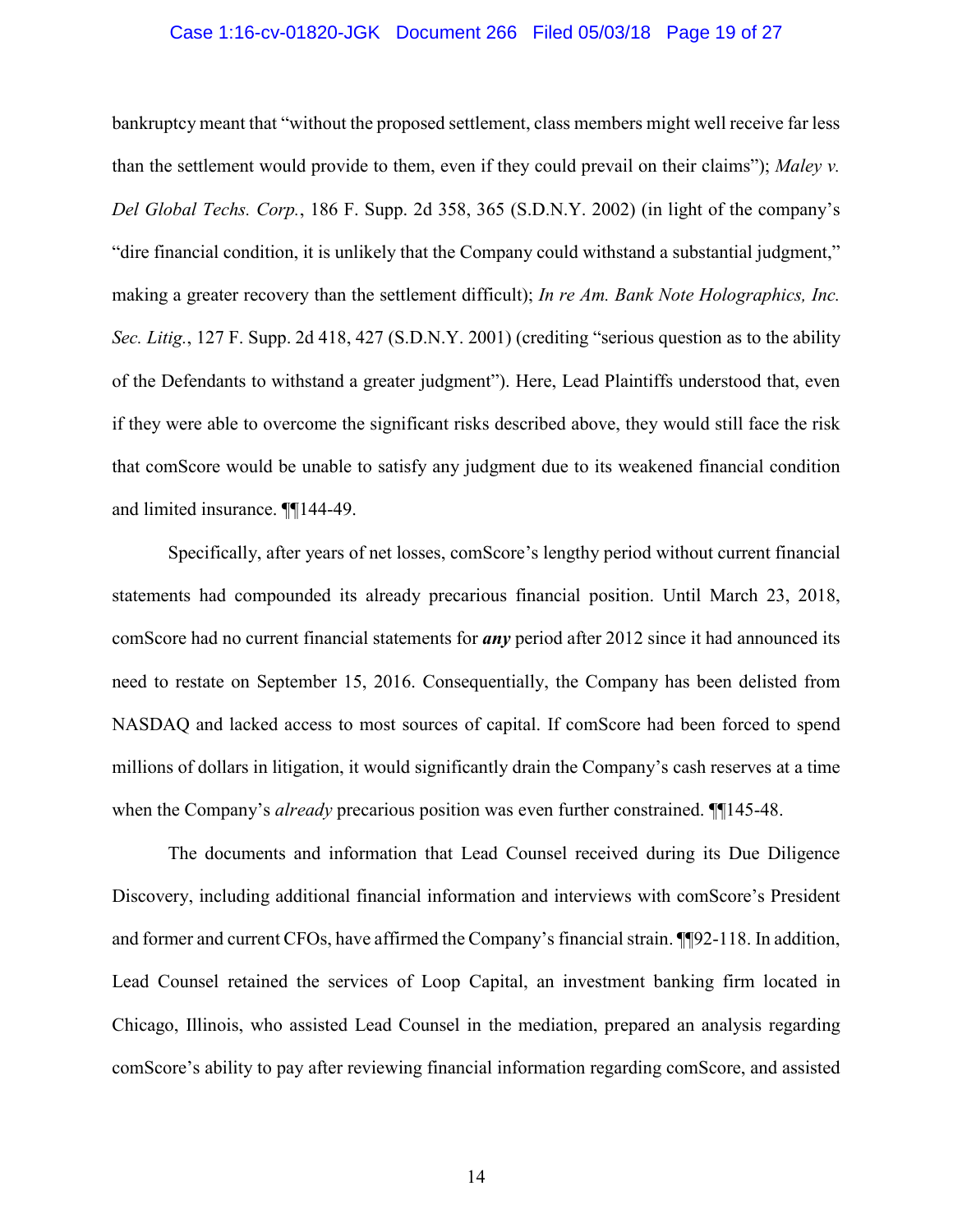# Case 1:16-cv-01820-JGK Document 266 Filed 05/03/18 Page 20 of 27

in conducting Due Diligence Discovery. Loop Capital's analysis supported Lead Counsel's conclusion that comScore lacked the ability to pay a judgment or settle the Action for an amount materially in excess of the proposed Settlement amount. [[59, 116-18, 147.]

As a result of these considerations, Lead Plaintiffs and Lead Counsel believe there was a very substantial risk that, even if Lead Plaintiffs prevailed on all issues through a lengthy litigation and secured a verdict at trial, the Settlement Class might not be able to recover on that judgment.  $\P$ [144-49. Accordingly, this factor weighs in favor of final approval of the Settlement.

### 7. The Range of Reasonableness in Light of the **Best Possible Recovery and all Attendant Risks**

Finally, courts consider the range of reasonableness in light of both the best possible recovery and litigation risks, assessing "not whether the settlement represents the best possible recovery, but how the settlement relates to the strengths and weaknesses of the case." City of Providence v. Aeropostale, Inc., 2014 WL 1883494, at \*9 (S.D.N.Y. May 9, 2014); see also Sanofi-Aventis, 2010 WL 3119374, at \*4 (consideration whether "it provides a 'substantial recovery' in light of the relevant circumstances and does not 'compare the terms of the [s]ettlement with a hypothetical . . . measure of a recovery that might be achieved' through trial." (quoting Veeco, 2007 WL 4115809, at \*11)). To do so, courts "consider and weigh the nature of the claim, the possible defenses, the situation of the parties, and the exercise of business judgment in determining whether the proposed settlement is reasonable." Grinnell, 495 F.2d at 462. A "reasonable" settlement "is not susceptible of a mathematical equation yielding a particularized sum," PaineWebber, 171 F.R.D. at 130; instead, "in any case there is a range of reasonableness with respect to a settlement," Newman v. Stein, 464 F.2d 689, 693 (2d Cir. 1972). Even "the fact that a proposed settlement may only amount to a fraction of the potential recovery does not, in and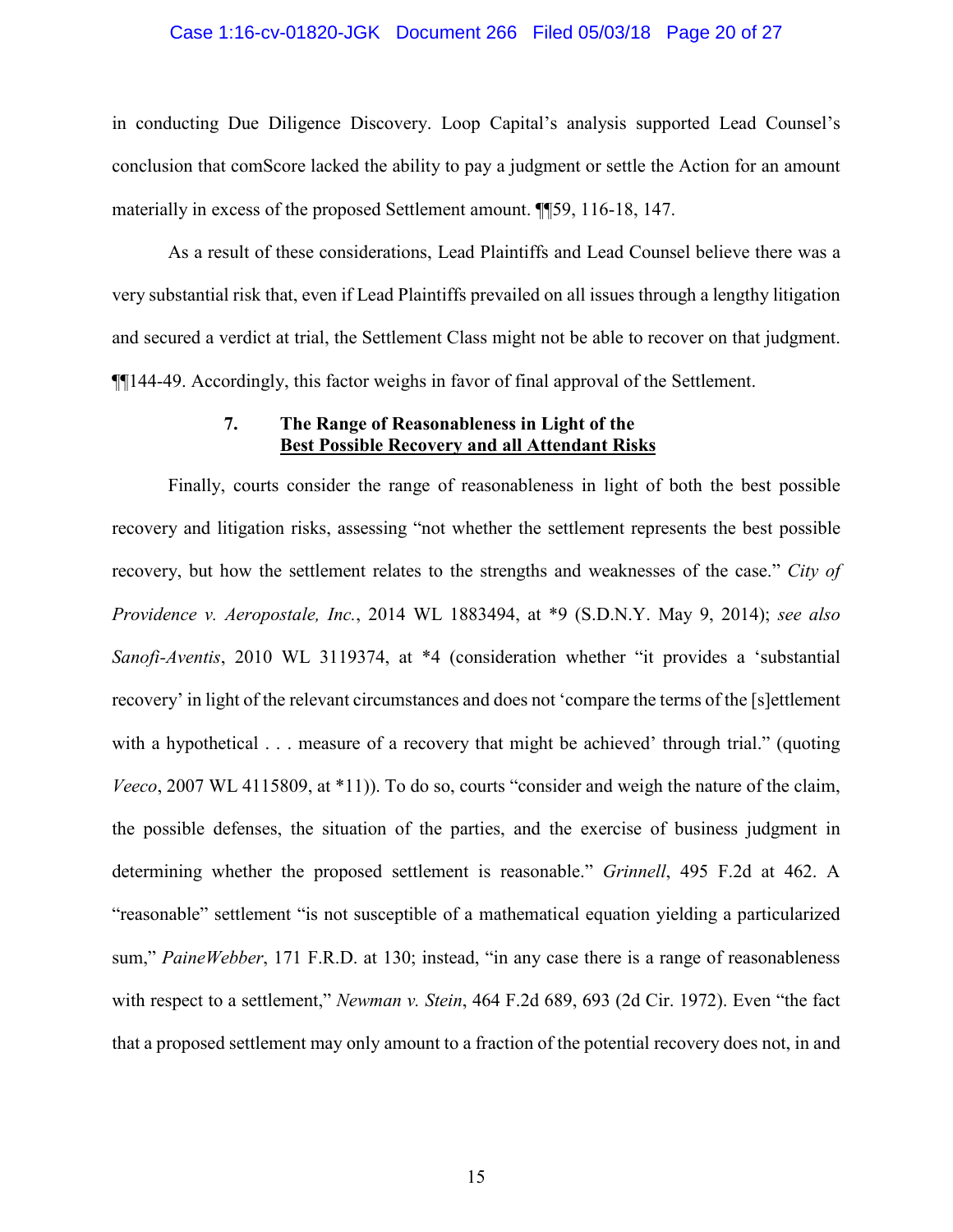# Case 1:16-cv-01820-JGK Document 266 Filed 05/03/18 Page 21 of 27

of itself, mean that the proposed settlement is grossly inadequate and should be disapproved." Grinnell, 495 F.2d at 455; see also Sanofi-Aventis, 2010 WL 3119374, at \*4.

Here, the proposed Settlement amount exhausts *all* available insurance coverage, and then goes even further by obtaining an *additional* approximately \$83 million in benefit for the Settlement Class in the form of comScore stock. ¶ 5, 63. Lead Plaintiffs submit that the Settlement is well within the range of reasonableness in light of the best possible recovery and all the attendant risks of litigation. Lead Plaintiffs' damages expert developed a model to estimate the range of Class-wide damages in this Action, which estimates that the Settlement Amount represents nearly 24% of *maximum* Class-wide damages in the Action using a plaintiffs-friendly damages model. ¶129. Defendants' arguments could have reduced the Class's maximum recoverable damages to \$184.5 million, meaning that the Settlement represents a nearly 60% recovery. 1132. Either amount represents a very favorable resolution of the Action for Settlement Class Members, in light of all of the litigation risks discussed above.

In sum, the *Grinnell* factors support approval of the Settlement.

#### II. THE PLAN OF ALLOCATION IS FAIR AND REASONABLE

The Court should approve a plan for allocating settlement proceeds if it is fair, reasonable, and adequate. See IMAX, 283 F.R.D. at 192; Bear Stearns, 909 F. Supp. 2d at 270. A plan of allocation is appropriate as long as it has a "rational basis." FLAG Telecom, 2010 WL 4537550, at  $*21$ ; see also In re Initial Pub. Offering Sec. Litig., 671 F. Supp. 2d 467, 497 (S.D.N.Y. 2009). Courts "look primarily to the opinion of counsel" in evaluating a plan of allocation. Giant Interactive, 279 F.R.D. at 163. Generally, a plan of allocation that reimburses class members based on the relative strength and value of their claims is reasonable, see IMAX, 283 F.R.D. at 192,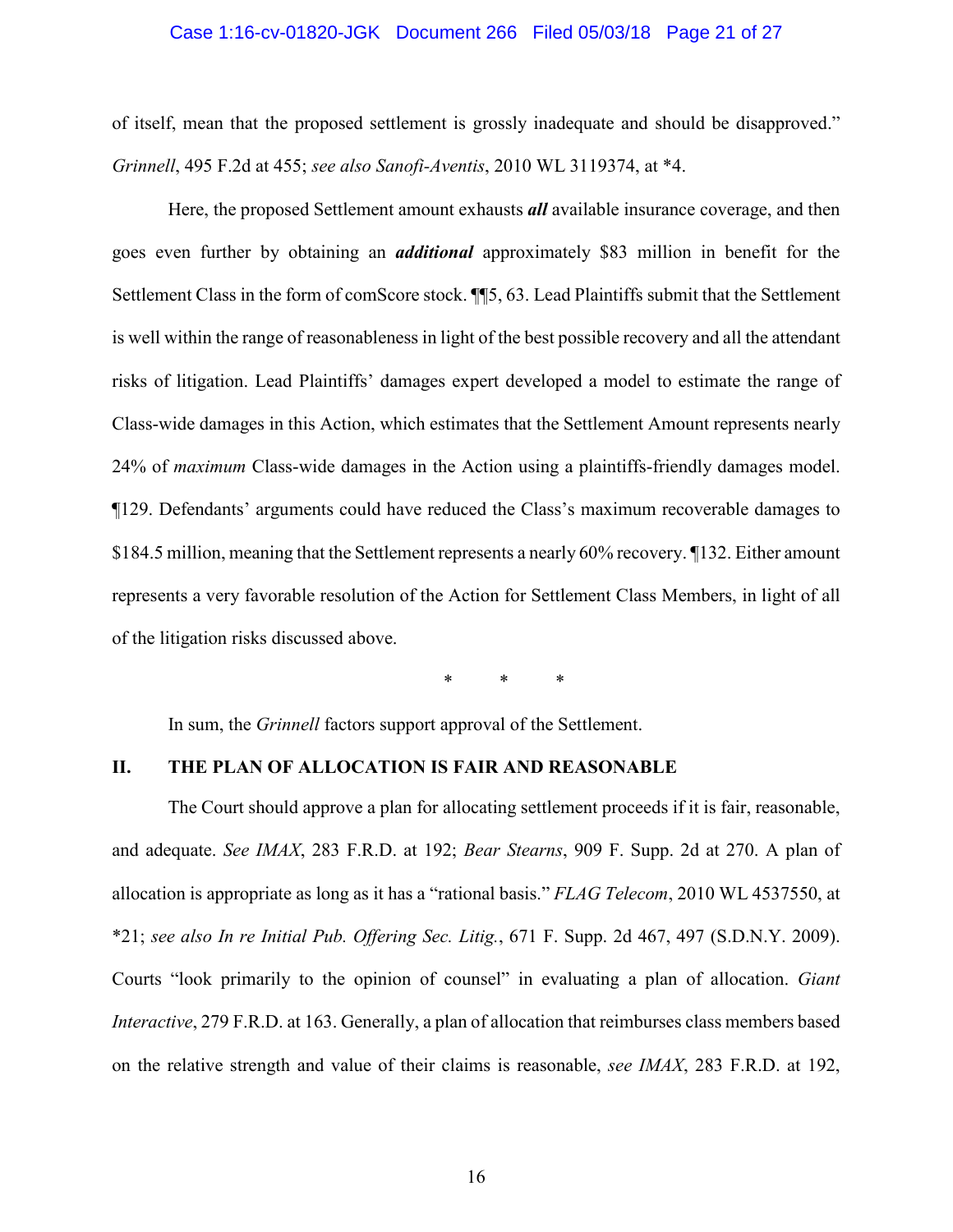### Case 1:16-cv-01820-JGK Document 266 Filed 05/03/18 Page 22 of 27

though a plan of allocation does not need "mathematical precision," PaineWebber, 171 F.R.D. at 133.

Here, Lead Counsel developed the proposed plan of allocation (the "Plan of Allocation") in consultation with Lead Plaintiffs' damages expert, and submits that the Plan of Allocation provides a fair and reasonable method to allocate the Net Settlement Fund among Settlement Class Members. ¶172-79. In developing the Plan of Allocation, the expert calculated the estimated amount of artificial inflation in the per share closing price of comScore common stock that allegedly was proximately caused by Defendants' alleged false and misleading statements and material omissions. *Id*. In estimating this alleged artificial inflation, the expert considered price changes in comScore stock in reaction to certain public announcements allegedly revealing the truth concerning the alleged misrepresentations, and adjusted for price changes from market and industry factors. See ¶175; Notice ¶59. In addition, Lead Counsel further refined the Plan of Allocation in response to comments received from possible claimants after the Court granted preliminary approval, streamlining the procedure for the administrator to calculate claimants' recognized losses so as to provide a more equitable distribution of settlement proceeds. 1173.

The Plan of Allocation will calculate a "Recognized Loss Amount" or "Recognized Gain Amount" for each share of comScore stock acquired during the Settlement Class Period that is listed in the Claim Form and for which adequate documentation is provided. 176; see Notice **[158, 62. A multiple of 1.15 will be applied to Recognized Loss Amounts for shares of comScore** stock acquired from the Rentrak Merger to account for the fact that those shares also have claims under Section 11 of the Securities Act and/or Section 14(a) of the Exchange Act. 176; see Notice  $\P$ 58.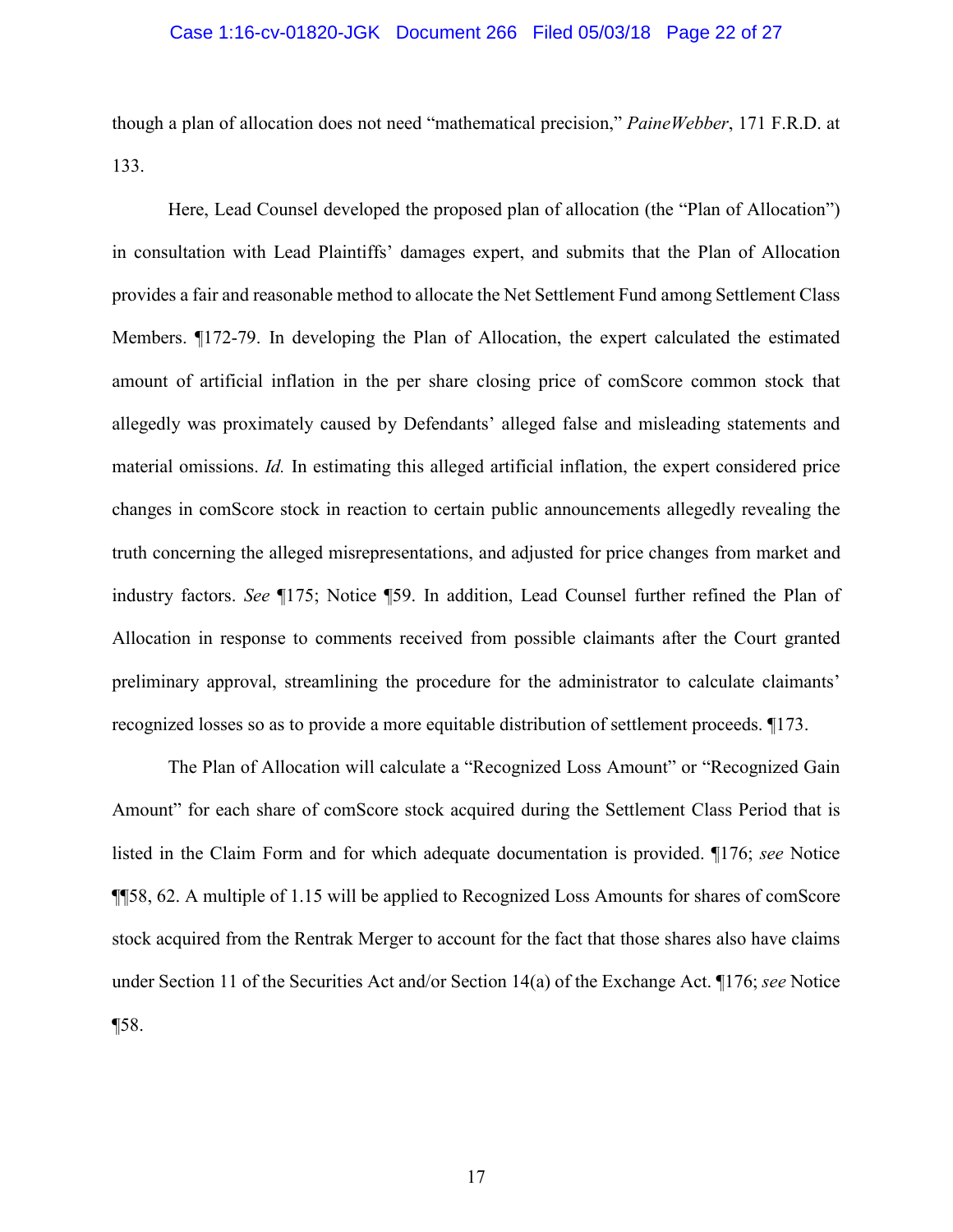# Case 1:16-cv-01820-JGK Document 266 Filed 05/03/18 Page 23 of 27

In general, the Recognized Loss Amounts calculated under the Plan of Allocation will be the difference between the estimated artificial inflation on the date acquired and the artificial inflation on the date sold, or the difference between the actual purchase and sales price, whichever is less.  $\P$ 176; see Notice  $\P$ 63. Claimants who acquired com Score stock during the Settlement Class Period but did not hold through at least one of the alleged corrective disclosures will have no Recognized Loss Amount with respect to those transactions because any loss did not result from the alleged misstatements.  $\P$ 176; see Notice  $\P$ 61.

Pursuant to the Plan of Allocation, a Claimant's "Recognized Claim" will be the sum of its Recognized Loss Amounts minus the sum of its Recognized Gain Amounts, and the Net Settlement Fund will be allocated on a *pro rata* basis based on the relative size of the Recognized Claims. See Notice  $\P$ [70-71. The Plan of Allocation proposed here is substantially similar to other plans that have been approved and successfully implemented in other securities class action settlements. See, e.g., Veeco, 2007 WL 4115809, at \*14; Global Crossing, 225 F.R.D. at 462 ("Pro-rata distribution of settlement funds based on investment loss is clearly a reasonable approach.").

Lead Counsel believes that the Plan of Allocation provides a fair and reasonable method to allocate equitably the Net Settlement Fund among Settlement Class Members who suffered losses as result of the alleged misconduct.  $\P$ 177. Moreover, as noted above, as of May 2, 2018, more than 36,673 copies of the Notice, which contains the Plan of Allocation and advises Settlement Class Members of their right to object, have been sent to potential Settlement Class Members and their nominees. See Cormio Decl. ¶7. To date, no objections to the proposed Plan of Allocation have been received, further supporting its approval. *Id.*  $\P$ 11; Brown Decl.  $\P$ 178. See In re NASDAQ Market-Makers Antitrust Litig., 2000 WL 37992, at  $*2$  (S.D.N.Y. Jan. 18, 2000) (the "small number of objections to the Proposed Plan" gives "substantial weight" to approval).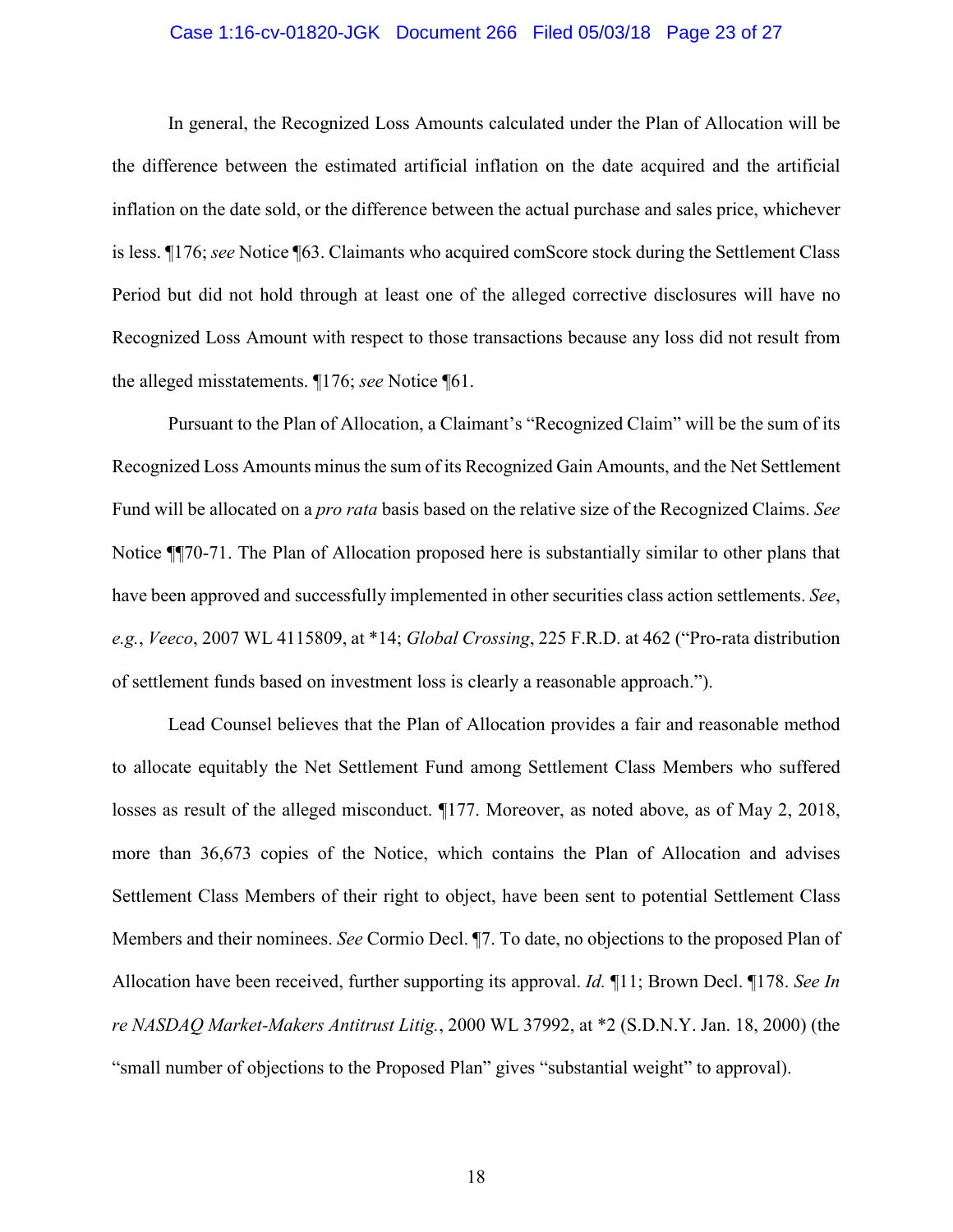### III. **NOTICE TO THE SETTLEMENT CLASS SATISFIED** THE REOUIREMENTS OF RULE 23 AND DUE PROCESS

Both the substance of the Notice and the method of its dissemination to potential members of the Settlement Class provided "the best notice that is practicable under the circumstances, including individual notice to all members who can be identified through reasonable effort." Fed. R. Civ. P. 23(c)(2)(B); see also Eisen v. Carlisle & Jacquelin, 417 U.S. 156, 173-75 (1974). Both also "fairly apprisfed] the prospective members of the class of the terms of the proposed settlement and of the options that are open to them in connection with the proceedings." Wal-Mart, 396 F.3d at 114 (discussing Rule  $23(e)(1)$ ); see also In re Bank of Am. Corp. Sec., Derivative and ERISA Litig., 772 F.3d 125, 133 n.5 (2d Cir. 2014) (similar notice plan sufficient). The Court-approved Notice included all the information required by Federal Rule of Civil Procedure  $23(c)(2)(B)$  and the PSLRA, 15 U.S.C.  $\S$  78u-4(a)(7), including: (i) an explanation of the Action and the claims asserted; (ii) the definition of the Settlement Class; (iii) the amount of the Settlement; (iv) a description of the Plan of Allocation; (v) an explanation of the reasons why the Settlement is proposed; (vi) a statement indicating the attorneys' fees and costs that will be sought; (vii) a description of Settlement Class Members' right to opt-out or to object; and (viii) notice of the binding effect of a judgment on Settlement Class Members. ECF No. 251. The Notice also included specific information about the voluntary dismissal of the Rentrak Defendants, which the Court found satisfactory. See Jan. 29, 2018 Hr'g Tr. 7:22-25, 9:20-21.

In accordance with the Preliminary Approval Order, the Court-approved Administrator began mailing copies of the Notice Packet to potential Settlement Class Members on March 13, 2018. Cormio Decl. 13. As of May 2, 2018, JND had mailed more than 36,673 copies of the Notice Packet by first-class mail to potential Settlement Class Members and nominees. See id. 17. In addition, JND caused the Summary Notice to be published in *Investor's Business Daily* and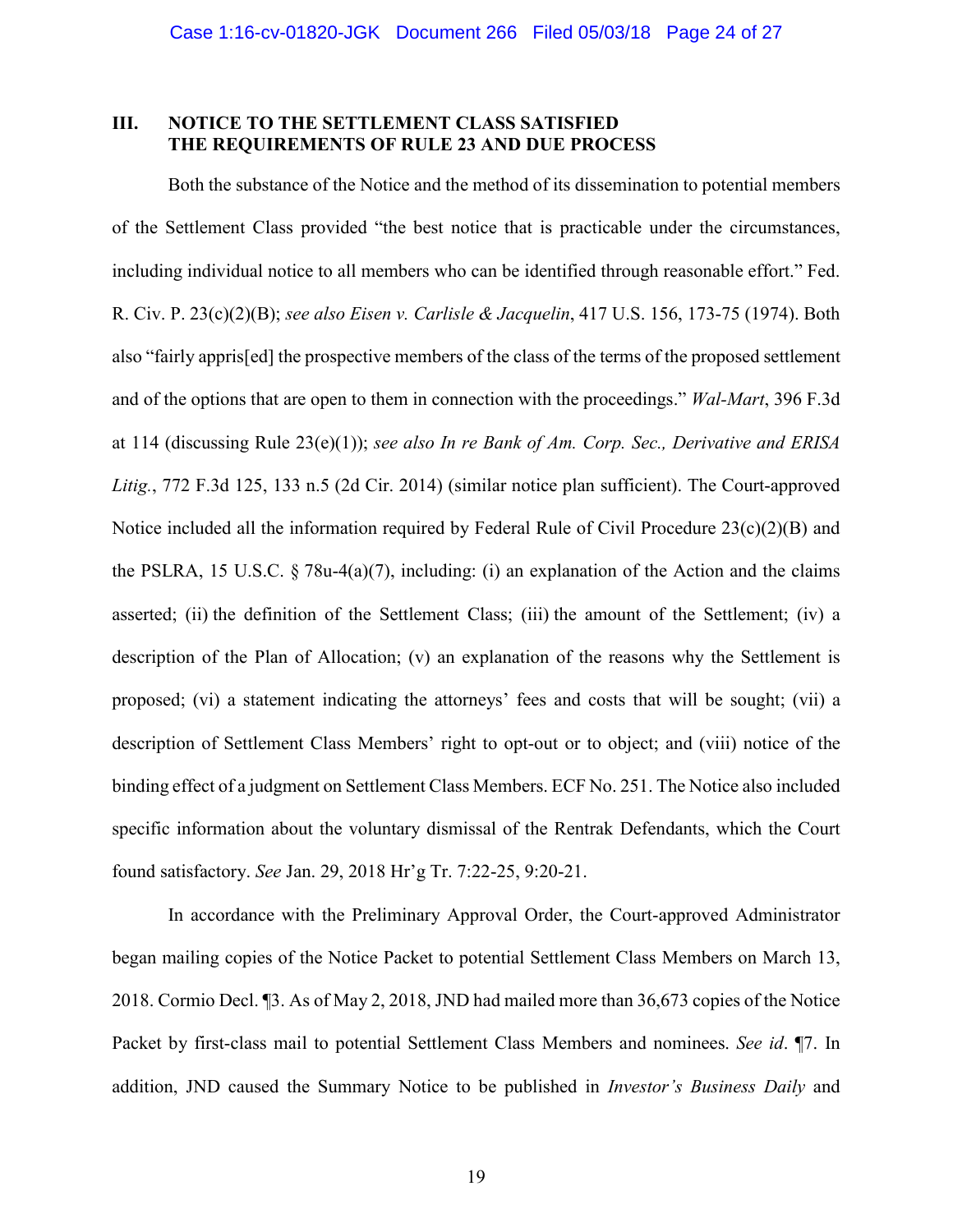### Case 1:16-cv-01820-JGK Document 266 Filed 05/03/18 Page 25 of 27

transmitted over the PR Newswire on March 26, 2018. See id.  $\mathbb{R}$ . Copies of the Notice, Claim Form, Settlement Stipulation, and Complaint were made available on the Settlement website maintained by JND beginning on March 13, 2018, and copies of the Notice and Claim Form were also made available on Lead Counsel's website. See id.  $\P$ 10; Browne Decl.  $\P$  $\P$ 167-70. This combination of individual first-class mail to all Settlement Class Members who could be identified with reasonable effort—supplemented by notice in an appropriate, widely-circulated publication, transmission over the newswire, and publication on internet websites—provided "the best notice ... practicable under the circumstances." Fed. R. Civ. P.  $23(c)(2)(B)$ ; see, e.g., Advanced Battery Techs., 298 F.R.D. at 182-83; Marsh & McLennan, 2009 WL 5178546, at \*12-\*13.

## IV. CLASS CERTIFICATION

Nothing has changed to alter the propriety of the Court's preliminary certification of the Settlement Class for settlement purposes only in the Preliminary Approval Order, and Lead Plaintiffs respectfully request that the Court grant final certification of the Settlement Class pursuant to Rules  $23(a)$  and (b)(3) for all the reasons Lead Plaintiffs earlier set forth. See ECF No. 251.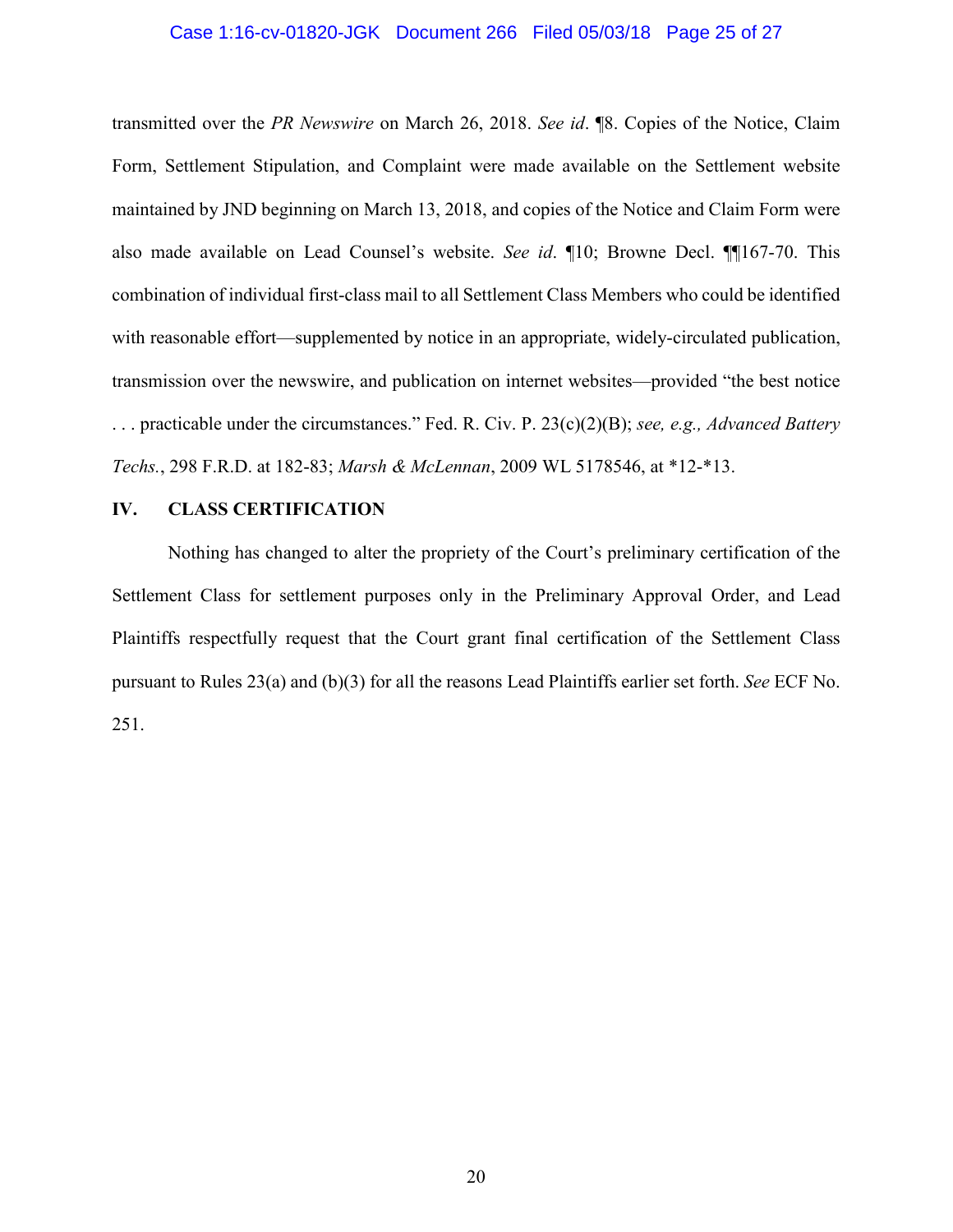Case 1:16-cv-01820-JGK Document 266 Filed 05/03/18 Page 26 of 27

### **CONCLUSION**

For the foregoing reasons, Lead Plaintiffs respectfully request that the Court approve the

proposed Settlement and Plan of Allocation as fair, reasonable and adequate.

Dated: May 3, 2018

Respectfully submitted,

 $/s/$  John C. Browne **BERNSTEIN LITOWITZ BERGER** & GROSSMANN LLP John C. Browne Jesse L. Jensen Kate W. Aufses 1251 Avenue of the Americas New York, NY 10020 Telephone: (212) 554-1400 Facsimile: (212) 554-1444 JohnB@blbglaw.com Jesse.Jensen@blbglaw.com Kate.Aufses@blbglaw.com

Lead Counsel for Lead Plaintiffs and the Settlement Class